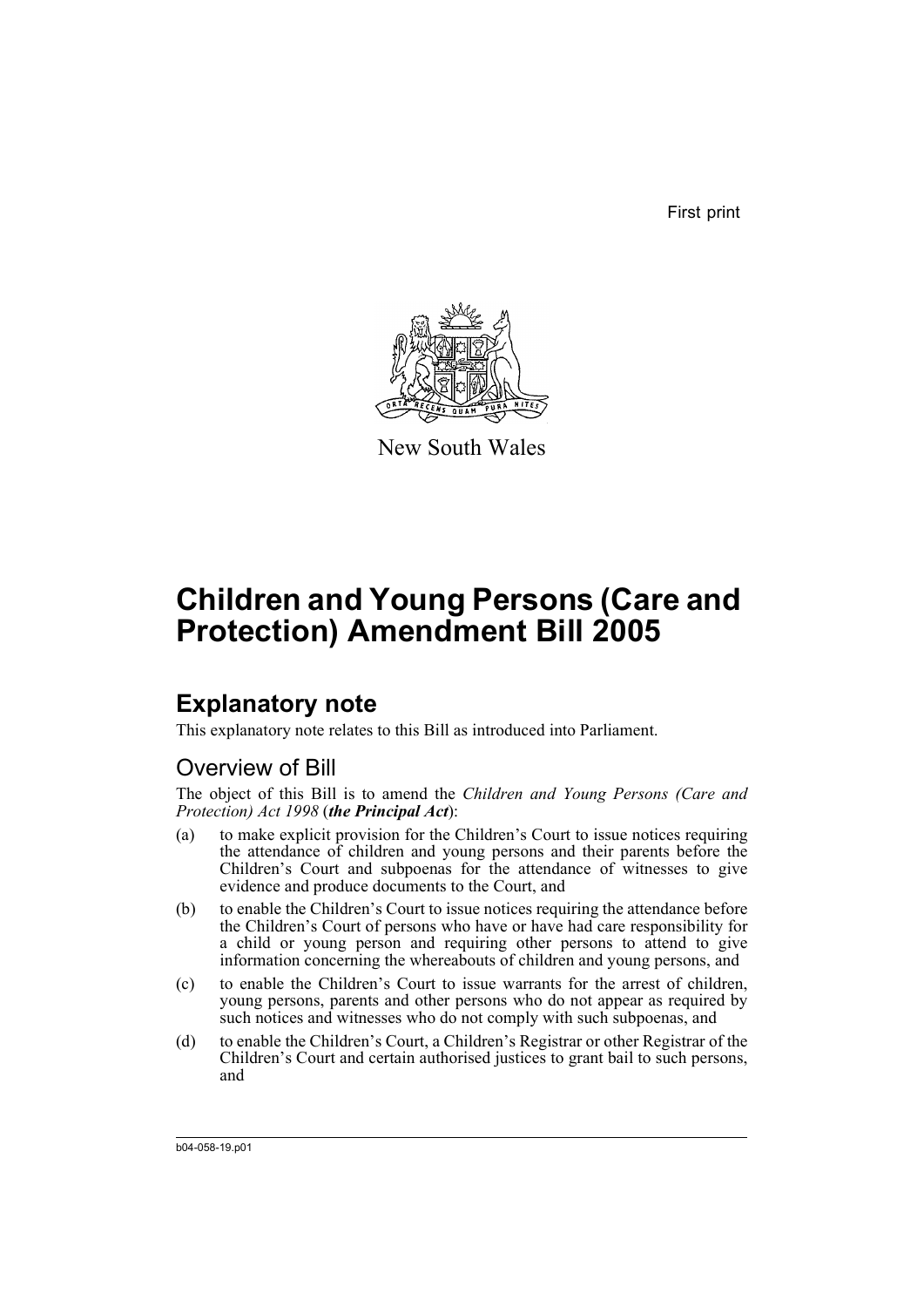Explanatory note

- (e) to enable the Children's Court or any of those persons to issue warrants of commitment to correctional centres, detention centres and other places of security where bail is not dispensed with or granted, and
- (f) to require a care plan to be presented to the Children's Court and for the Court to be satisfied as to its terms before the Court makes an order giving an authorised carer sole parental responsibility for a child or young person under section 149, and
- (g) to provide for the prescription by the regulations of medical treatments as special medical treatments for the purposes of section 175, and
- (h) to repeal section 176 (Special medical examinations), and
- (i) to make it clear that community based and private children's services are exempt from the requirements of the *State Records Act 1998*, and
- (j) to provide as a ground on which a search warrant in respect of the presence of a child or young person may be applied for, and issued, under section 233 (1) (a) of the Principal Act that a child or young person is at risk of serious harm, and
- (k) to enable the regulations to exempt certain centre based children's services from the requirement that they be licensed and to regulate the services so exempted, and
- (l) to enable the regulations to apply, adopt or incorporate, wholly or in part and with or without modifications, any standard, rule, code, specification or other document prescribed or published by any person or body (whether of New South Wales or elsewhere) and as in force at a particular time or from time to time, and
- (m) to clarify certain provisions concerning the removal of children and young persons from, and search for children and young persons in, premises and places, and
- (n) to make provision of a savings and transitional or consequential nature.

## Outline of provisions

**Clause 1** sets out the name (also called the short title) of the proposed Act.

**Clause 2** provides for the commencement of the proposed Act on a day or days to be appointed by proclamation.

**Clause 3** is a formal provision that gives effect to the amendments to the *Children and Young Persons (Care and Protection) Act 1998* set out in Schedule 1.

**Clause 4** is a formal provision that gives effect to the amendments to the *Children's Court Act 1987* set out in Schedule 2.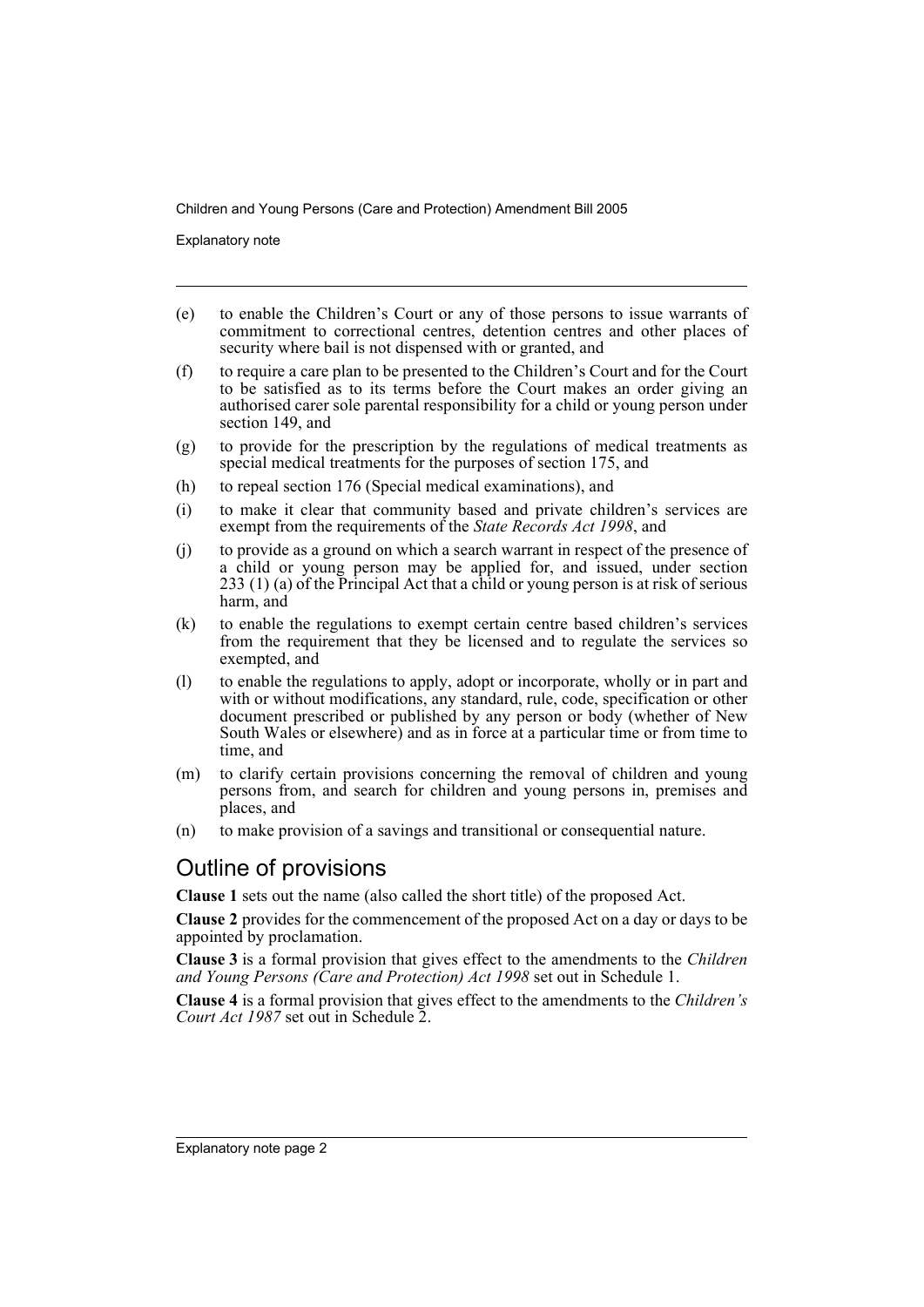Explanatory note

## **Schedule 1 Amendment of Children and Young Persons (Care and Protection) Act 1998**

## **Compelling attendance and the giving of evidence**

**Schedule 1 [5]–[7]** amend section 96 and **Schedule 1 [8]** inserts a new Part (proposed sections 109–109X) in Chapter 6 to achieve the objects set out in paragraphs (a)–(e) of the Overview.

Section 96 of the Principal Act currently enables the Children's Court to require the attendance in proceedings before it with respect to a child or young person of the child or young person and of any parent of the child or young person. **Schedule 1 [5]–[7]** amend section 96 to expand the persons whom the Children's Court may require to attend such proceedings to include any other person who has, or has had, care responsibility for the child or young person and, if the whereabouts of the child or young person is unknown to the Children's Court, of any person the Children's Court has reasonable cause to believe knows, or has information concerning, the whereabouts of the child or young person. The Children's Court may require the attendance at proceedings by issue of a care proceedings attendance notice under proposed section 109A (to be inserted by **Schedule 1 [8]**). If a person fails to attend when required to do so by such a notice the Children's Court will be able to issue a warrant for the person's arrest to compel attendance under proposed section 109B (to be inserted in the Principal Act by **Schedule 1 [8]**).

Section 109 of the Principal Act currently applies the provisions of the *Criminal Procedure Act 1986* relating to warrants and subpoenas for the attendance of witnesses in proceedings before a Local Court for offences punishable on summary conviction to the attendance of witnesses in proceedings before the Children's Court and production of documents in proceedings before the Children's Court in the same way as those provisions apply to the attendance of witnesses in proceedings for such offences.

**Schedule 1 [8]** repeals section 109 and inserts a new Part 2 (proposed sections 109–109X) into Chapter 6 of the Principal Act.

Proposed section 109 contains definitions for the purposes of the new Part.

Proposed section 109A provides for issue of care proceedings attendance notices.

Proposed section 109B enables the Children's Court to issue a warrant to arrest a person if it is satisfied that there are substantial reasons to do so and that it is in the interests of the safety, welfare or well-being of a child or young person the subject of care proceedings to do so. Circumstances in which such a warrant may be issued include (but are not limited to) a person failing to attend the proceedings as required by a care proceedings attendance notice or where a child, young person or parent absconds from such proceedings. The Children's Court or a Registrar (defined as a Children's Registrar or other Registrar of the Children's Court or an authorised justice within the meaning of the *Bail Act 1978*) may (if bail is not dispensed with or granted) commit an adult who is arrested to a correctional centre or other place of security, a young person who is arrested to a detention centre or other place of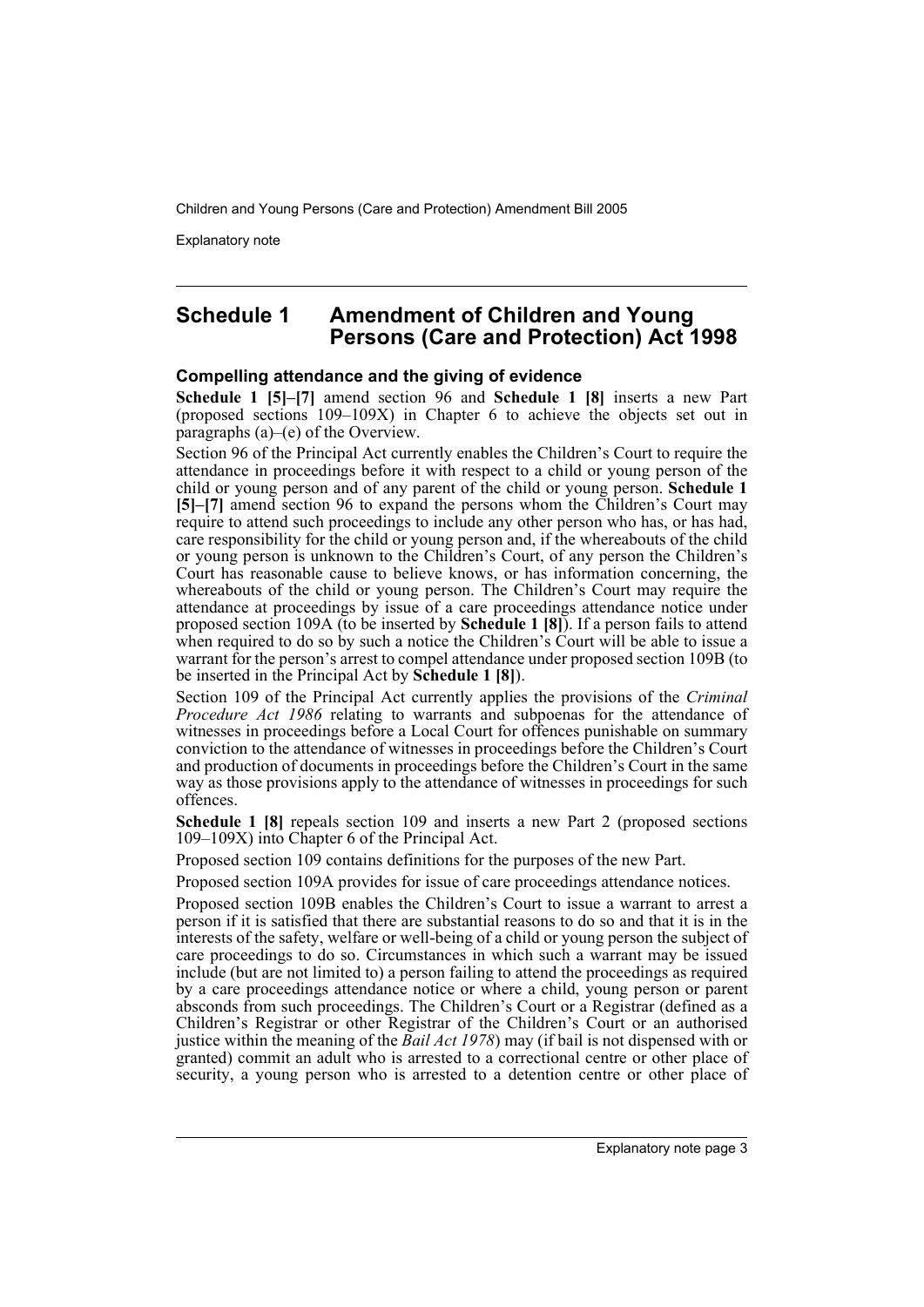Explanatory note

security or place a child who is arrested in the care responsibility of the Director-General.

Proposed section 109C explicitly provides for the Children's Court, a Children's Magistrate or such a Registrar to issue a subpoena to give evidence, a subpoena for production or a subpoena both to give evidence and for production at the request of a party to proceedings in the Children's Court.

Proposed section 109D makes provision with respect to service of subpoenas.

Proposed section 109E provides for the reimbursement of a person who is subpoenaed for the reasonable expenses of complying with the subpoena.

Proposed section 109F ensures that a document or thing cannot be required to be produced by subpoena unless it is specified or sufficiently described and is a document or thing that could be required to be produced in the Supreme Court.

Proposed section 109G enables a person who is not a party who is subpoened for production to produce the document or thing without attending the proceedings.

Proposed section 109H enables the Children's Court to set aside a subpoena, wholly or in part.

Proposed section 109I provides for inspection of subpoenaed documents and things.

Proposed section 109J sets out the action that may be taken if a person fails, without reasonable excuse, to comply with a subpoena. The Children's Court may issue a warrant for the arrest of the person and provision is made for the issue of warrants of commitment in certain circumstances.

Proposed section 109K enables the Children's Court to issue a warrant for the committal of a person to a correctional centre, detention centre or other place of security if the person has been subpoenaed to give evidence or for production and refuses without reasonable excuse to take an oath, answer questions or produce the document or thing.

Proposed sections 109L–109Q make provision for the issue, form, duration, execution and revocation of arrest warrants to compel attendance as referred to in proposed section 109B.

Proposed sections 109R–109T provide for the form of warrants and execution of warrants of commitment and states the effect of defects in them.

Proposed section 109U applies the *Bail Act 1978* with necessary modifications to a person brought before the Children's Court, a Children's Magistrate or a Registrar of the Children's Court or an authorised justice within the meaning of that Act after being arrested under the new Part. The provision enables the Children's Court or such a Children's Magistrate or a Registrar to grant court bail.

Proposed section 109V provides for the review of bail decisions of the Children's Court or a Registrar.

Proposed section 109W provides for the sealing and signing of warrants.

Proposed section 109X enables the Children's Court to make rules with respect to subpoenas under the new Part.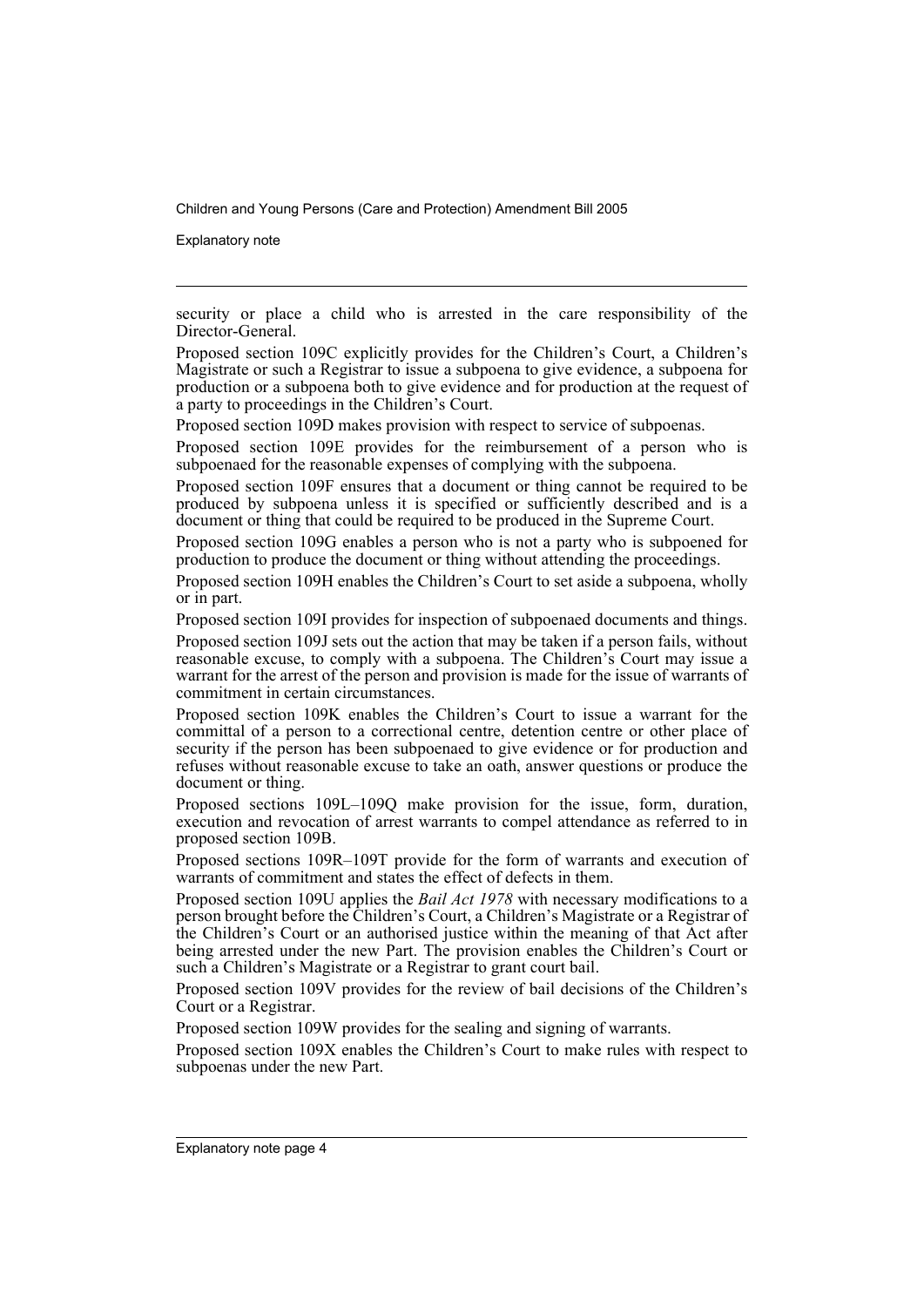Explanatory note

**Schedule 1 [4]** inserts a heading into Chapter 6 as a consequence of the insertion of the new Part.

**Schedule 1 [1]** inserts definitions of *Registrar* and *rules* into the Principal Act for the purposes of the new Part and other provisions.

## **Orders for sole parental responsibility—care plan must be provided**

Under section 149 of the Principal Act an authorised carer who, for a continuous period of not less than 2 years, has the care of a child or young person for whom the Minister has parental responsibility may apply to the Children's Court for an order awarding the authorised carer sole parental responsibility for the child or young person. **Schedule 1 [9]** inserts proposed section 149AA to require a care plan to be presented to the Children's Court and for the Children's Court to be satisfied as to its terms before it makes such an order.

## **Special medical treatment**

**Schedule 1 [10]** amends the definition of *special medical treatment* in section 175 of the Principal Act to enable medical treatments for the purpose of contraception or menstrual regulation to be prescribed by the regulations instead of being specified in the Act.

## **Special medical examinations**

Section 176 of the Principal Act imposes certain functions on the Children's Guardian relating to the carrying out of special medical examinations (that is, vaginal or anal examinations or penile examinations involving the insertion of any thing into the penis) of a child or young person who resides in out-of-home care in accordance with an order of the Children's Court. **Schedule 1 [11]** repeals the section. Such examinations are now rarely, if ever, performed and parental responsibility for children in out-of-home care is generally imposed on the Minister under section 81 of the Principal Act or on a delegate of the Minister not the Children's Guardian.

## **Exemption of certain children's services from State Records Act 1998**

The *State Records Act 1998* sets down certain obligations of public offices of the State with respect to the creation, management, protection and preservation of their records. Public offices are defined in that Act to include services exercising any functions of a branch of the Government and this may inadvertently require private individuals and bodies supplying children's services to comply with those obligations even though the Act does not generally apply to such individuals or bodies. **Schedule 1 [12]** inserts proposed section 218A into the Principal Act to make it clear that such persons or bodies are exempt from the requirements of the *State Records Act 1998*.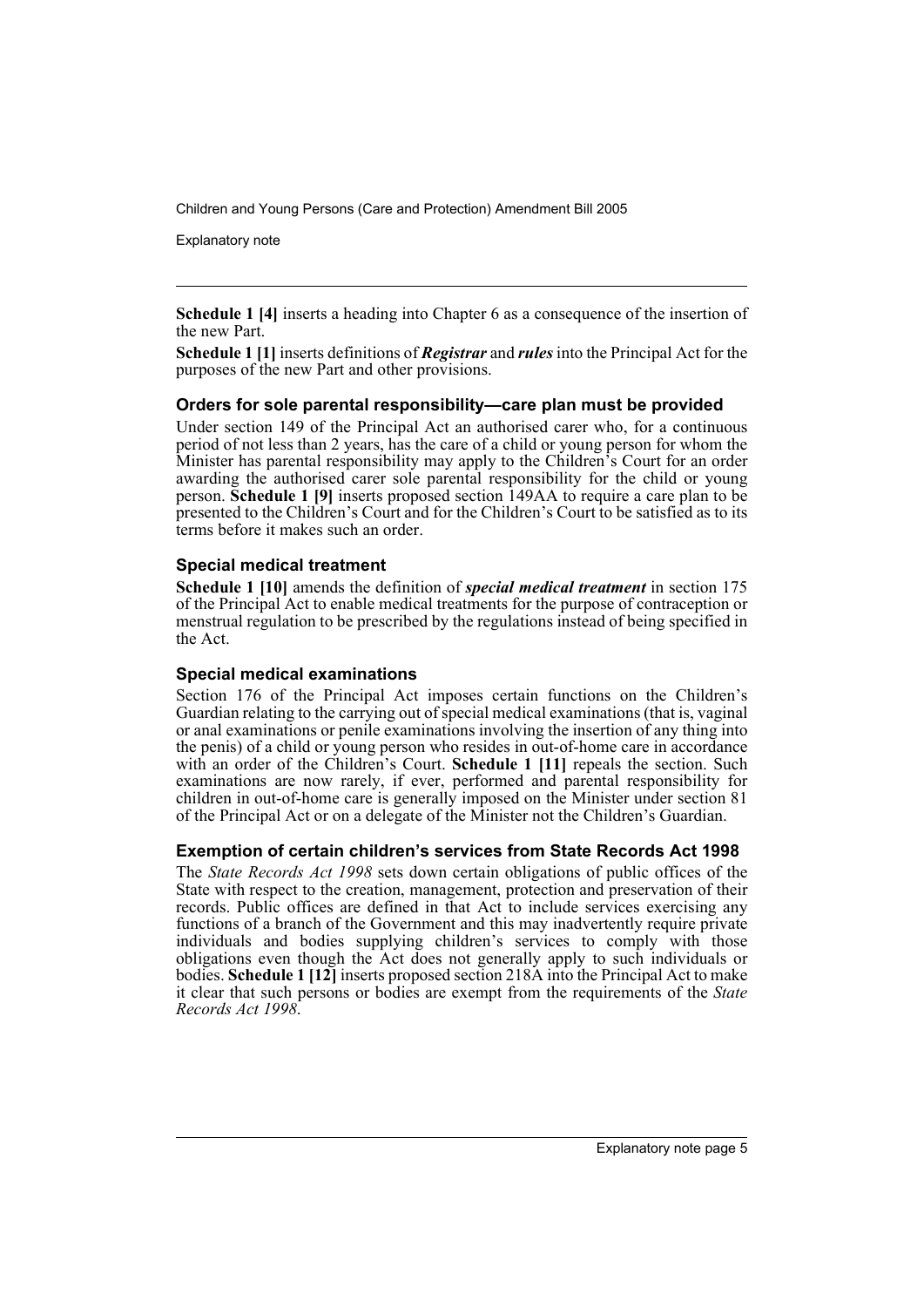Explanatory note

### **Powers of search and removal of children and young persons in need of care and protection**

Under section 233 (1) (a) of the Principal Act the Director-General or a police officer may apply to an authorised justice for a search warrant if he or she has reasonable grounds for believing there is a child or young person "in need of care and protection" on premises. However, under section  $233(2)$  (a), an authorised justice to whom such an application is made may issue the search warrant only if satisfied on reasonable grounds that a child or young person may be "at immediate risk of serious harm" (and that the making of an apprehended violence order would not be sufficient to protect the child or young person). **Schedule 1 [14] and [15]** amend section  $23\overline{3}$  (1) (a) and (2) (a), respectively, to provide instead that an application for a search warrant may be made if the Director-General or a police officer is satisfied on reasonable grounds that a child or young person may be at risk of serious harm and may be issued if the authorised justice is satisfied on reasonable grounds that a child or young person may be "at risk of serious harm" (and that the making of an apprehended violence order would not be sufficient to protect the child or young person). **Schedule 1 [19]** contains a savings provision that is consequential on the amendments to section 233.

## **Clarification of certain powers**

**Schedule 1 [2] and [3]** amend section 48 of the Principal Act to make it clear that an order for the removal of a child under the section may authorise removal of the child from any one or more premises or places specified or described in the order not only from one specified premises or place.

**Schedule 1 [16]** amends section 233 (4) to make a similar clarification with respect to the issue of search warrants issued under that section with respect to children or young persons in need of care and protection.

## **Regulation-making powers**

**Schedule 1 [13]** amends section 220 of the Principal Act to achieve the object set out in paragraph (k) of the Overview. The amendment will enable the regulations to exempt certain centre based children's services (for example, short term child care services in shopping centres) from the requirement that they be licensed while imposing minimum standards with which they must comply.

**Schedule 1 [17]** amends section 264 of the Principal Act to achieve the object set out in paragraph (l) of the Overview.

**Schedule 1 [18]** amends Schedule 3 to the Principal Act to enable the making of regulations of a savings and transitional nature.

## **Schedule 2 Amendment of Children's Court Act 1987**

Schedule 2 contains an amendment to the *Children's Court Act 1987* to enable rules to be made by the Governor with respect to the proceedings under the Principal Act.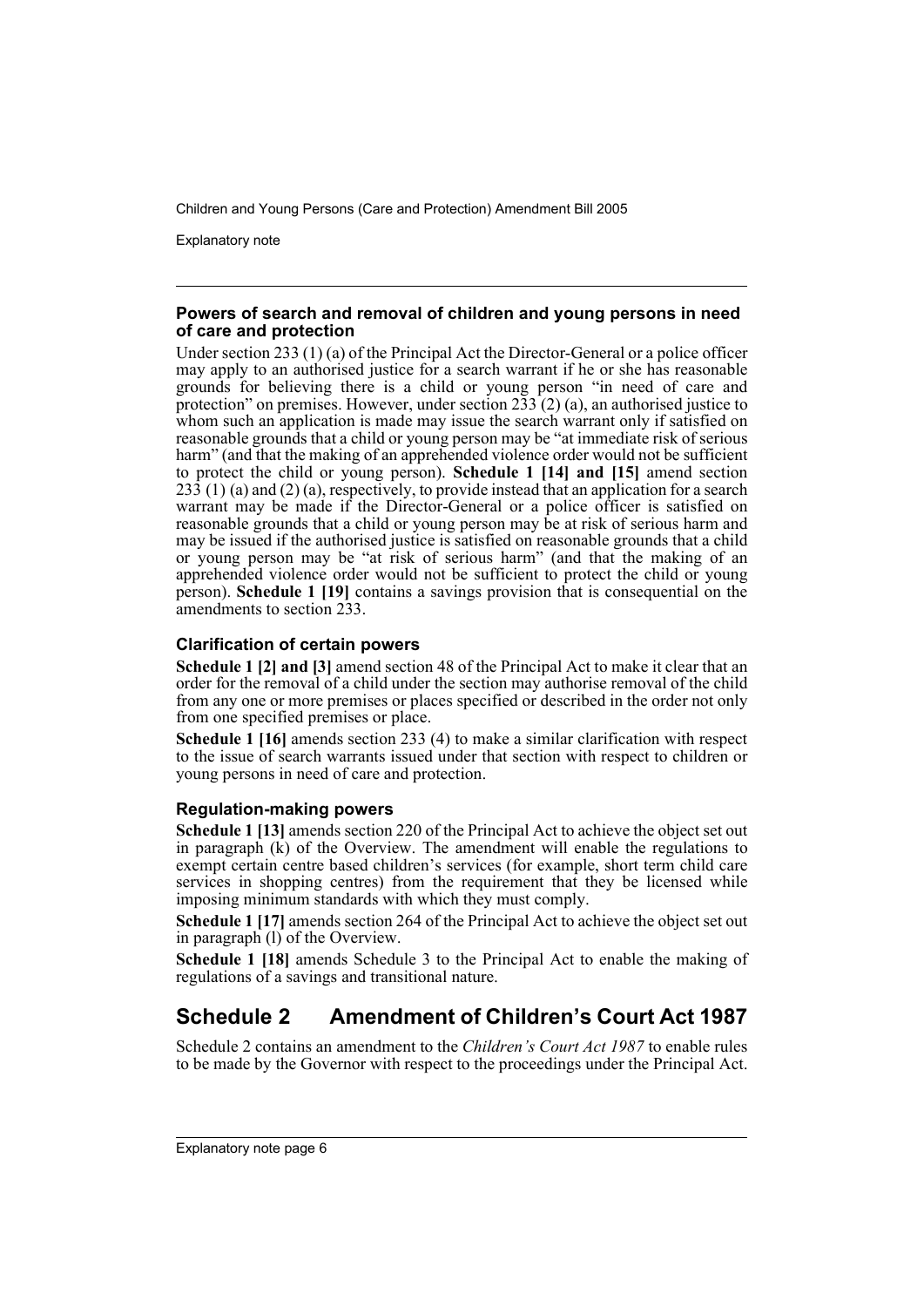First print



New South Wales

# **Children and Young Persons (Care and Protection) Amendment Bill 2005**

# **Contents**

|            |                                                                                  | Page |
|------------|----------------------------------------------------------------------------------|------|
|            | Name of Act                                                                      |      |
|            | Commencement                                                                     | 2    |
| 3          | Amendment of Children and Young Persons (Care and<br>Protection) Act 1998 No 157 | 2    |
| 4          | Amendment of Children's Court Act 1987 No 53                                     | 2    |
| Schedule 1 | Amendment of Children and Young Persons (Care and                                |      |
|            | Protection) Act 1998                                                             | 3    |
| Schedule 2 | Amendment of Children's Court Act 1987                                           | 19   |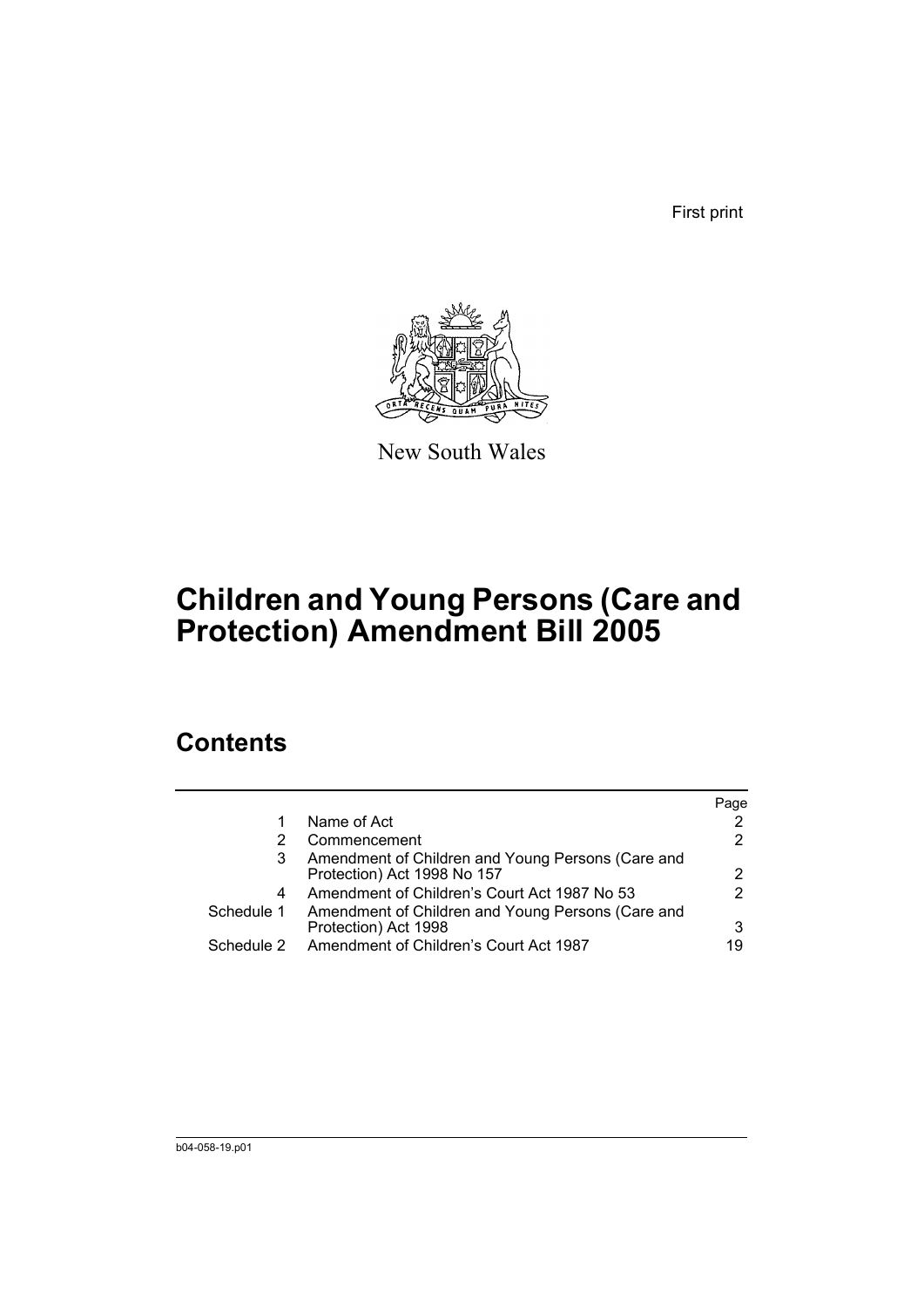Contents

Page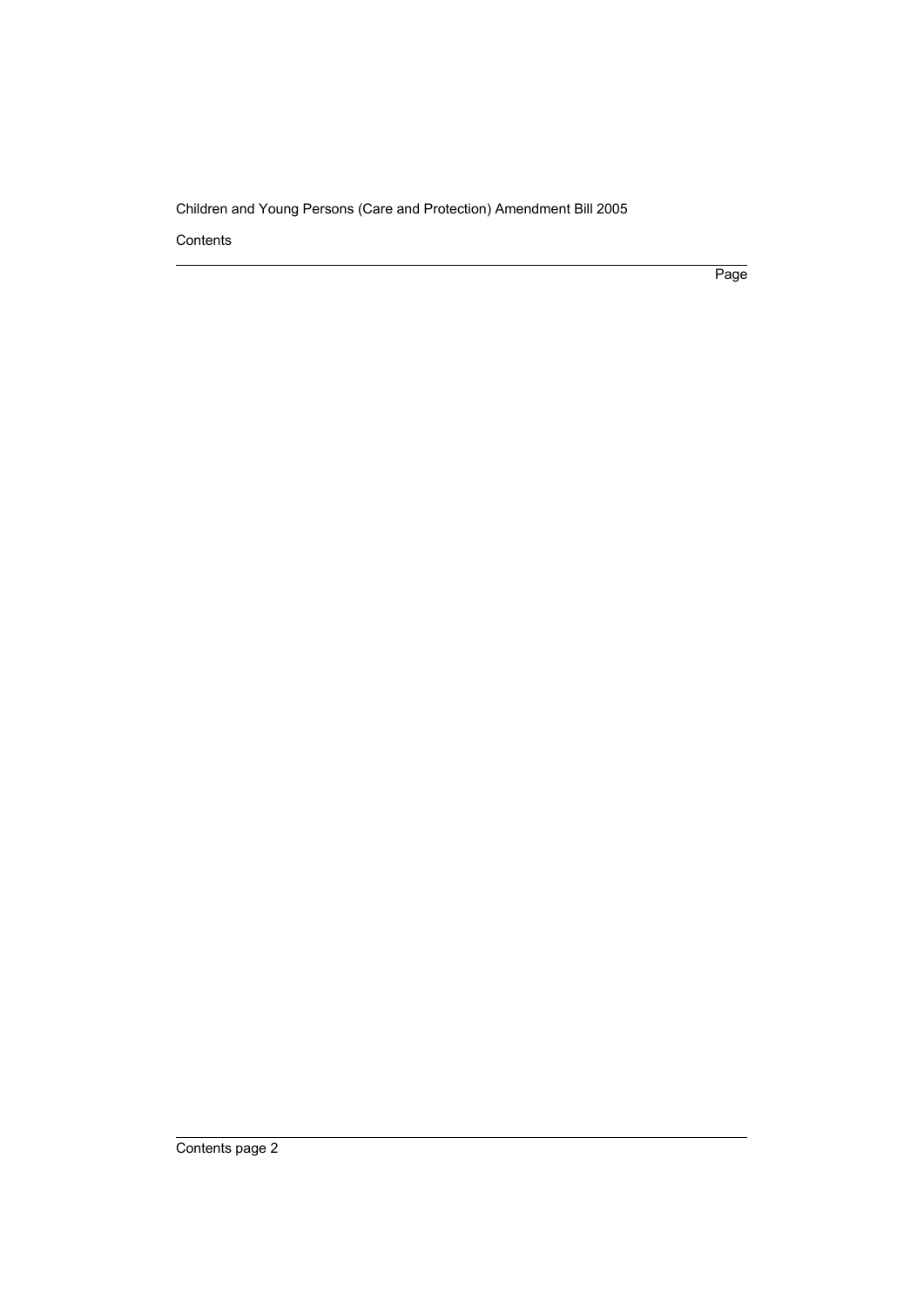

New South Wales

# **Children and Young Persons (Care and Protection) Amendment Bill 2005**

No , 2005

## **A Bill for**

An Act to amend the *Children and Young Persons (Care and Protection) Act 1998* with respect to the powers of the Children's Court to compel attendance and other powers of the Children's Court, Children's Magistrates and certain registrars; powers of arrest; and for other purposes.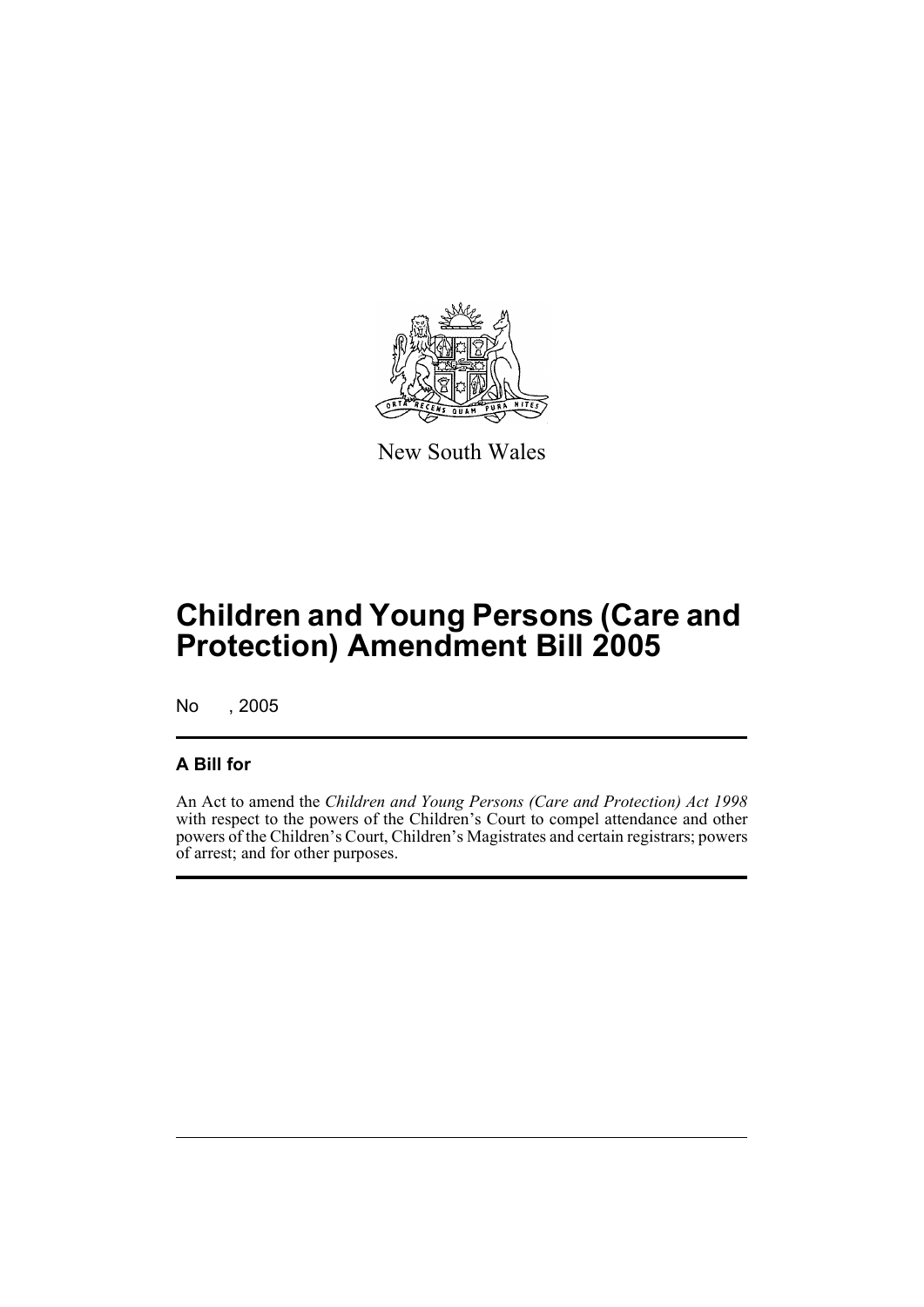<span id="page-9-3"></span><span id="page-9-2"></span><span id="page-9-1"></span><span id="page-9-0"></span>

|   | The Legislature of New South Wales enacts:                                                            |         |
|---|-------------------------------------------------------------------------------------------------------|---------|
| 1 | Name of Act                                                                                           | 2       |
|   | This Act is the Children and Young Persons (Care and Protection)<br>Amendment Act 2005.               | 3<br>4  |
| 2 | <b>Commencement</b>                                                                                   | 5       |
|   | This Act commences on a day or days to be appointed by proclamation.                                  | 6       |
| 3 | Amendment of Children and Young Persons (Care and Protection) Act<br>1998 No 157                      | 7<br>8  |
|   | The Children and Young Persons (Care and Protection) Act 1998 is<br>amended as set out in Schedule 1. | 9<br>10 |
| 4 | Amendment of Children's Court Act 1987 No 53                                                          | 11      |
|   | The <i>Children's Court Act 1987</i> is amended as set out in Schedule 2.                             | 12      |
|   |                                                                                                       |         |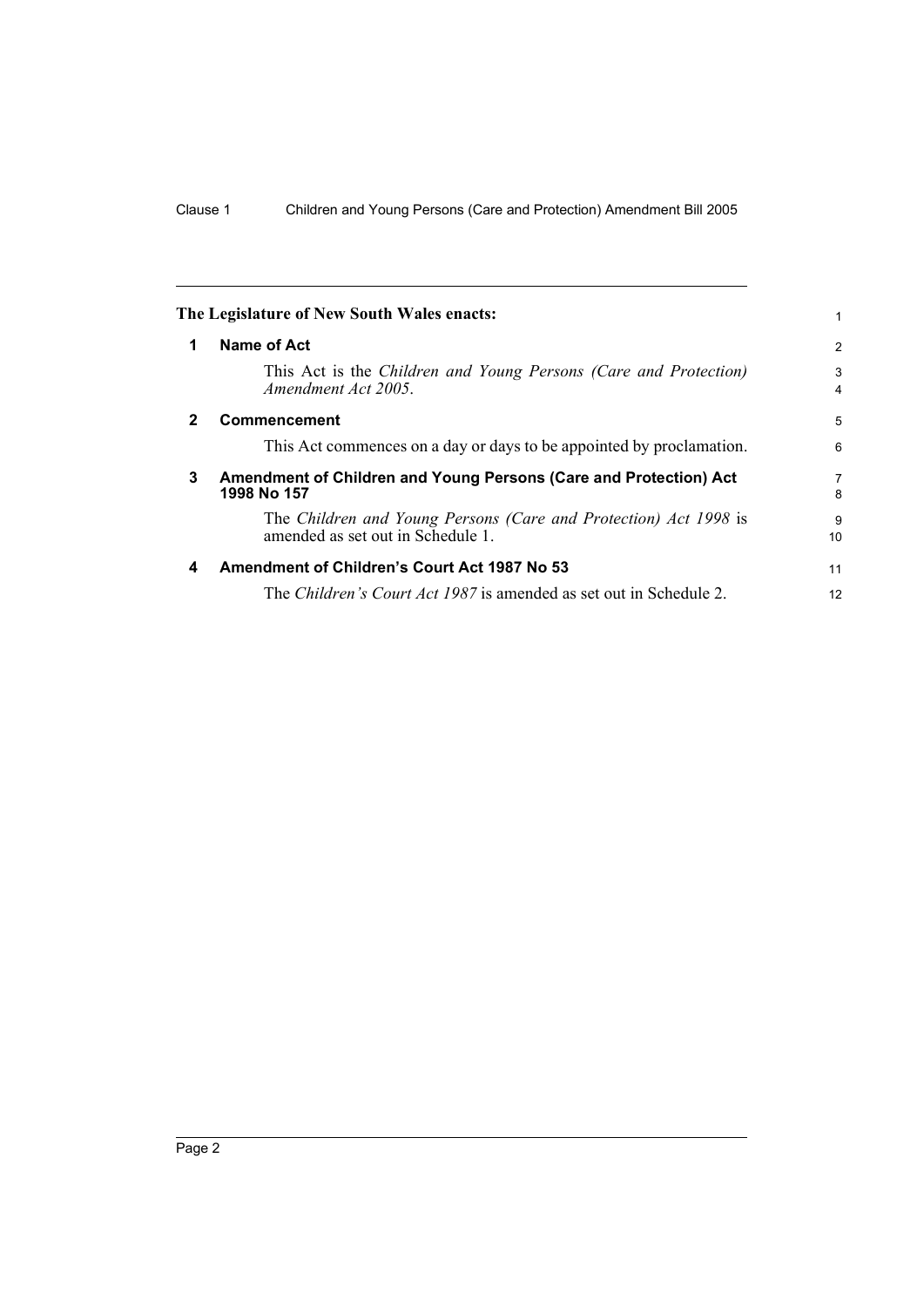Amendment of Children and Young Persons (Care and Protection) Act 1998 Schedule 1

## <span id="page-10-0"></span>**Schedule 1 Amendment of Children and Young Persons (Care and Protection) Act 1998**

(Section 3)

1 2

3

| [1]   | <b>Section 3 Definitions</b>                                                                                                                                                                                                                                        | $\overline{4}$        |  |  |  |  |
|-------|---------------------------------------------------------------------------------------------------------------------------------------------------------------------------------------------------------------------------------------------------------------------|-----------------------|--|--|--|--|
|       | Insert in alphabetical order in section 3:                                                                                                                                                                                                                          |                       |  |  |  |  |
|       | <b>Registrar</b> means the following:                                                                                                                                                                                                                               | 6                     |  |  |  |  |
|       | a Children's Registrar within the meaning of the<br>(a)<br>Children's Court Act 1987,                                                                                                                                                                               | $\boldsymbol{7}$<br>8 |  |  |  |  |
|       | a Registrar of the Children's Court referred to in section 11<br>(b)<br>of that Act,                                                                                                                                                                                | $\overline{9}$<br>10  |  |  |  |  |
|       | any authorised justice within the meaning of the Bail Act<br>(c)<br>1978.                                                                                                                                                                                           | 11<br>12              |  |  |  |  |
|       | rules means rules made under the Children's Court Act 1987.                                                                                                                                                                                                         | 13                    |  |  |  |  |
| [2]   | Section 48 Removal of child or young person pursuant to order of<br><b>Children's Court</b>                                                                                                                                                                         | 14<br>15              |  |  |  |  |
|       | Omit "the premises or place specified" from section 48 (a).                                                                                                                                                                                                         | 16                    |  |  |  |  |
|       | Insert instead "any one or more premises or places specified or described".                                                                                                                                                                                         | 17                    |  |  |  |  |
| $[3]$ | Section 48 (b)                                                                                                                                                                                                                                                      | 18                    |  |  |  |  |
|       | Omit "the premises or place" where firstly occurring.                                                                                                                                                                                                               | 19                    |  |  |  |  |
|       | Insert instead "any premises or place so specified or described".                                                                                                                                                                                                   | 20                    |  |  |  |  |
| [4]   | Chapter 6, Part 1, heading                                                                                                                                                                                                                                          | 21                    |  |  |  |  |
|       | Insert after the heading to Chapter 6:                                                                                                                                                                                                                              |                       |  |  |  |  |
|       | Part 1<br><b>General</b>                                                                                                                                                                                                                                            | 23                    |  |  |  |  |
| [5]   | Section 96 Attendance of child or young person, parents and others                                                                                                                                                                                                  | 24                    |  |  |  |  |
|       | Omit section 96 (1). Insert instead:                                                                                                                                                                                                                                | 25                    |  |  |  |  |
|       | In proceedings before it with respect to a child or young person,<br>(1)<br>the Children's Court may, on its own initiative or at the request<br>of any party to the proceedings, require the attendance at the<br>court house where the proceedings are conducted: | 26<br>27<br>28<br>29  |  |  |  |  |
|       | of the child or young person and of any parent of the child<br>(a)<br>or young person, or                                                                                                                                                                           | 30<br>31              |  |  |  |  |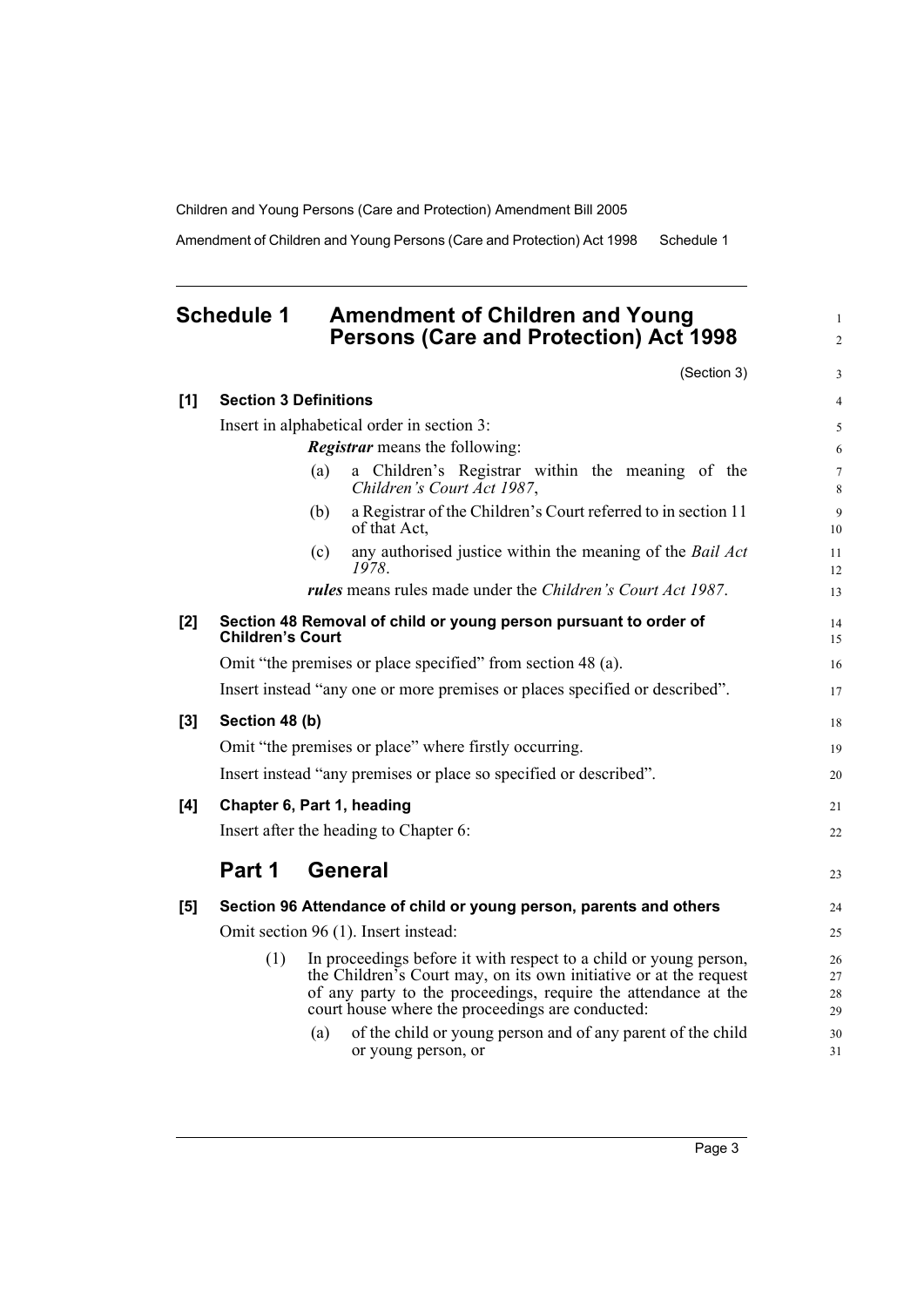|     |                       | (b)<br>of any other person who has, or has had, care responsibility<br>for the child or young person, or                             | $\mathbf{1}$<br>$\overline{2}$ |  |
|-----|-----------------------|--------------------------------------------------------------------------------------------------------------------------------------|--------------------------------|--|
|     |                       | if the whereabouts of the child or young person is unknown<br>(c)                                                                    | 3                              |  |
|     |                       | to the Children's Court—of any other person the                                                                                      | $\overline{4}$                 |  |
|     |                       | Children's Court has reasonable cause to believe knows, or                                                                           | 5                              |  |
|     |                       | has information concerning, the whereabouts of the child<br>or young person.                                                         | 6<br>$\overline{7}$            |  |
| [6] | <b>Section 96 (3)</b> |                                                                                                                                      | 8                              |  |
|     |                       | Insert "(except as provided by subsection (4))" after "required".                                                                    | 9                              |  |
| [7] | Section 96 (4)-(6)    |                                                                                                                                      |                                |  |
|     |                       | Insert after section $96(3)$ :                                                                                                       | 11                             |  |
|     | (4)                   | Despite subsection (3), the Children's Court may require a parent                                                                    | 12                             |  |
|     |                       | of the child or young person who is the subject of the proceedings                                                                   | 13                             |  |
|     |                       | who is himself or herself a child or young person to give evidence<br>in the Children's Court.                                       | 14<br>15                       |  |
|     |                       |                                                                                                                                      |                                |  |
|     | (5)                   | A person referred to in subsection $(1)$ (c) may be required to give<br>to the Children's Court such information that the person has | 16<br>17                       |  |
|     |                       | about where the child or young person is or may be located.                                                                          | 18                             |  |
|     | (6)                   | If the Children's Court decides to require any person to attend a                                                                    | 19                             |  |
|     |                       | court house under subsection (1) it may issue to the person a                                                                        | 20                             |  |
|     |                       | notice in accordance with Part 2 requiring the person to attend as<br>directed in the notice (a care proceedings attendance notice). | 21<br>22                       |  |
|     |                       | Note. Section 109B enables the Children's Court to issue a warrant for                                                               | 23                             |  |
|     |                       | the arrest of a person who fails to attend as directed by a care                                                                     | 24                             |  |
|     |                       | proceedings attendance notice.                                                                                                       | 25                             |  |
| [8] |                       | Chapter 6, Part 2, Divisions 1-7                                                                                                     | 26                             |  |
|     |                       | Omit section 109. Insert instead:                                                                                                    | 27                             |  |
|     | Part 2                | Attendance of witnesses and others and                                                                                               | 28                             |  |
|     |                       | production of documents                                                                                                              | 29                             |  |
|     |                       |                                                                                                                                      |                                |  |
|     | <b>Division 1</b>     | <b>Preliminary</b>                                                                                                                   | 30                             |  |
|     | 109                   | <b>Definitions</b>                                                                                                                   | 31                             |  |
|     |                       | In this Part:                                                                                                                        | 32                             |  |
|     |                       | <i>arrest warrant</i> means a warrant to arrest a person issued in                                                                   | 33                             |  |
|     |                       | accordance with this Part.                                                                                                           | 34                             |  |
|     |                       |                                                                                                                                      |                                |  |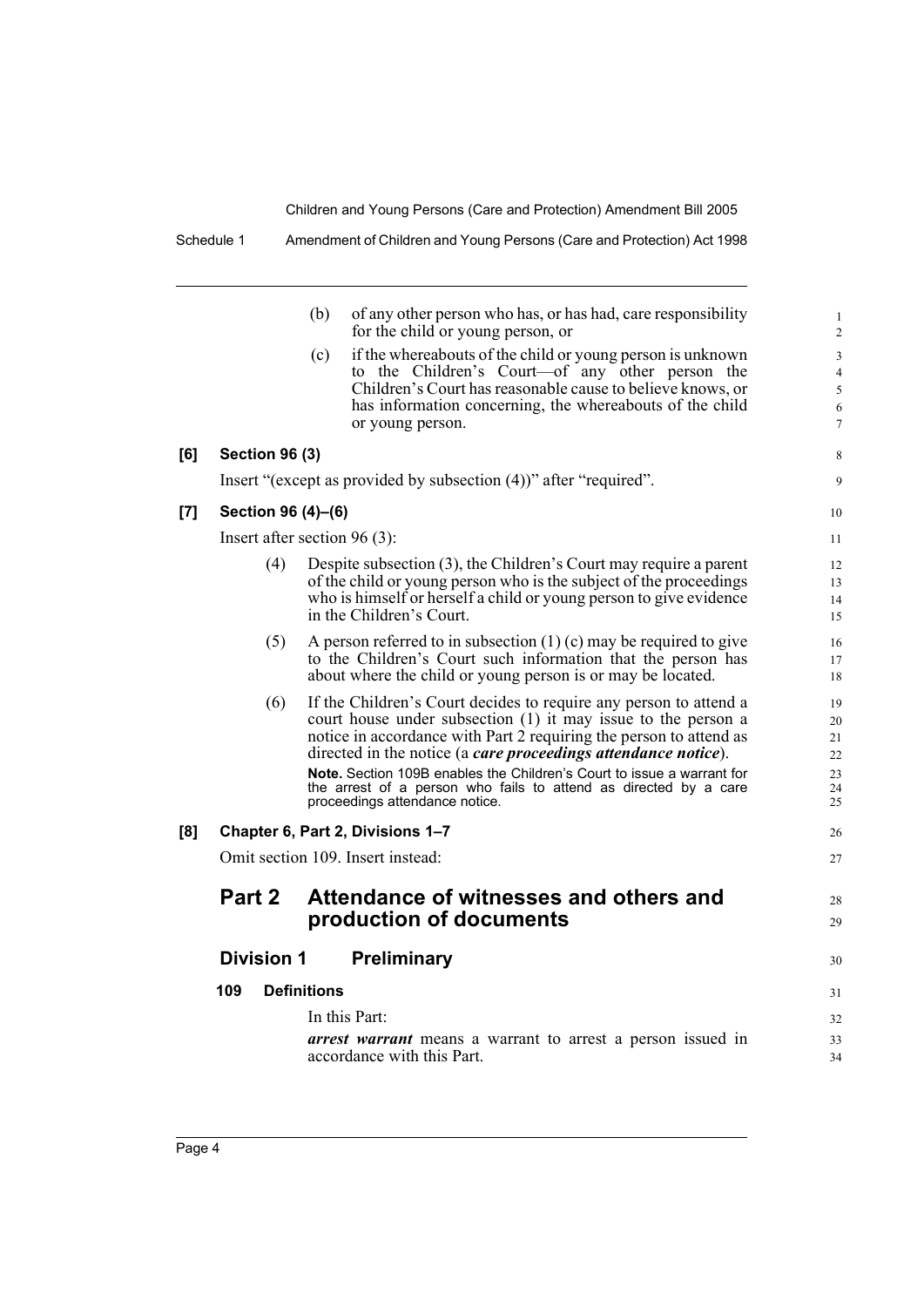Amendment of Children and Young Persons (Care and Protection) Act 1998 Schedule 1

*care proceedings attendance notice* means a care proceedings attendance notice issued under section 96. *correctional centre* has the same meaning as it has in the *Crimes (Administration of Sentences) Act 1999*. *detention centre* has the same meaning as it has in the *Children (Detention Centres) Act 1987*. *party* means the Director-General, a child or young person or parent or any other party in proceedings to which this Chapter applies. *subpoena* includes any of the following: (a) a subpoena to give evidence, (b) a subpoena for production, (c) a subpoena both to give evidence and for production. *subpoena both to give evidence and for production* means a written order requiring the person to whom the subpoena is addressed to attend as directed by the order as a witness to give evidence and to produce a document or thing.

*subpoena for production* means a written order requiring the person to whom the subpoena is addressed to attend as directed by the order and produce a document or thing.

*subpoena to give evidence* means a written order requiring the person to whom the subpoena is addressed to attend as directed by the order as a witness to give evidence.

*warrant of commitment* means a warrant to commit a person to a correctional centre, detention centre or other place of security issued under Division 5.

## **Division 2 Compelling attendance at proceedings**

| 109A |     | Form and service of care proceedings attendance notice                                                                                                                                        |
|------|-----|-----------------------------------------------------------------------------------------------------------------------------------------------------------------------------------------------|
|      | (1) | A care proceedings attendance notice must be in writing and in<br>the form prescribed by the rules.                                                                                           |
|      | (2) | A care proceedings attendance notice must:                                                                                                                                                    |
|      |     | require the person to whom it is addressed to attend at the<br>(a)<br>court house where the proceedings before the Children's<br>Court are conducted at a specified date, time and place, and |

(b) state that failure to attend may result in the arrest of the person and, in the case of the child, young person or parent to which the proceedings relate, the matter being dealt with in his or her absence.

27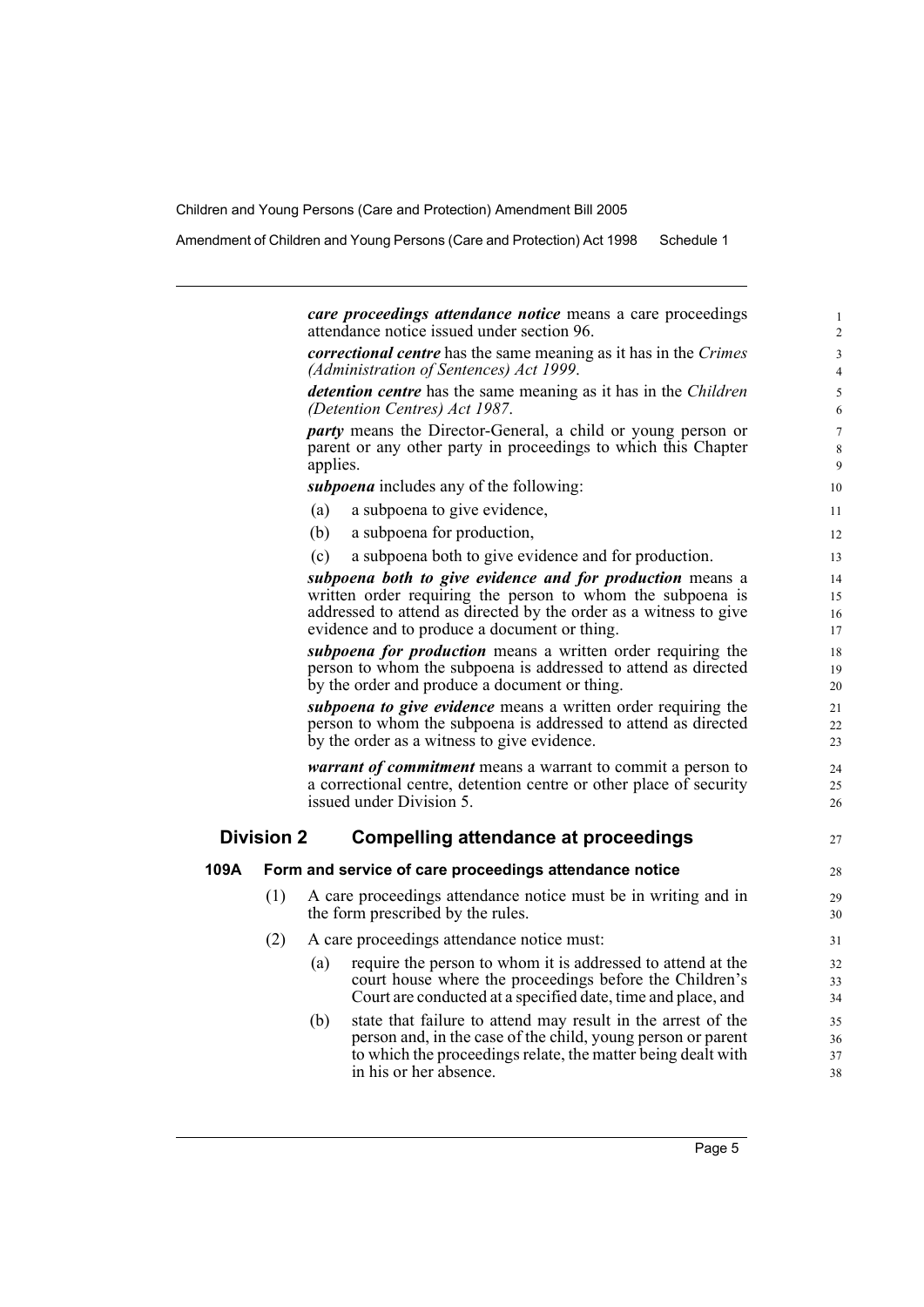|      | (3) | Notice of the date, time and place set is to be given to each other<br>party in the proceedings in accordance with the rules.                                                                                                                                                                                                             |
|------|-----|-------------------------------------------------------------------------------------------------------------------------------------------------------------------------------------------------------------------------------------------------------------------------------------------------------------------------------------------|
|      | (4) | The rules may prescribe additional matters to be included in care<br>proceedings attendance notices.                                                                                                                                                                                                                                      |
|      | (5) | A care proceedings attendance notice is to be served in<br>accordance with the rules.                                                                                                                                                                                                                                                     |
| 109B |     | Issue of arrest warrant to compel attendance at proceedings                                                                                                                                                                                                                                                                               |
|      | (1) | The Children's Court may, in accordance with Division 4, issue<br>a warrant to arrest a person if it is satisfied that there are<br>substantial reasons to do so and that it is in the interests of the<br>safety, welfare or well-being of a child or young person with<br>respect to whom proceedings before it are conducted to do so. |
|      | (2) | Without limiting the circumstances in which a warrant may be<br>issued, it may be issued if:                                                                                                                                                                                                                                              |
|      |     | the person fails to attend as required by a care proceedings<br>(a)<br>attendance notice, or                                                                                                                                                                                                                                              |
|      |     | (b)<br>the person is a child, young person or parent who absconds<br>from any care proceedings with respect to the child or<br>young person.                                                                                                                                                                                              |
|      | (3) | The police officer or other person executing the warrant is to<br>bring the person before the Children's Court, or if this is not<br>practicable before a Registrar, as soon as possible after the arrest.                                                                                                                                |
|      | (4) | The Children's Court or Registrar may:                                                                                                                                                                                                                                                                                                    |
|      |     | in the case of an adult—if bail is not dispensed with or<br>(a)<br>granted, issue a warrant of commitment in accordance with<br>Division 5 committing the person to a correctional centre<br>or other place of security, or                                                                                                               |
|      |     | in the case of a young person-if bail is not dispensed with<br>(b)<br>or granted, issue a warrant of commitment in accordance<br>with Division 5 committing the young person to a<br>detention centre or other place of security, or                                                                                                      |
|      |     | in the case of a child—place the child in the care<br>(c)<br>responsibility of the Director-General at a place approved<br>by the Minister for the purposes of this section,                                                                                                                                                              |
|      |     | and order the adult, young person or child to be brought before<br>the Children's Court at the date, time and place specified in the                                                                                                                                                                                                      |

(5) Notice of the date, time and place set is to be given to each other party in the proceedings in accordance with the rules.

Schedule 1 Amendment of Children and Young Persons (Care and Protection) Act 1998

Page 6

order.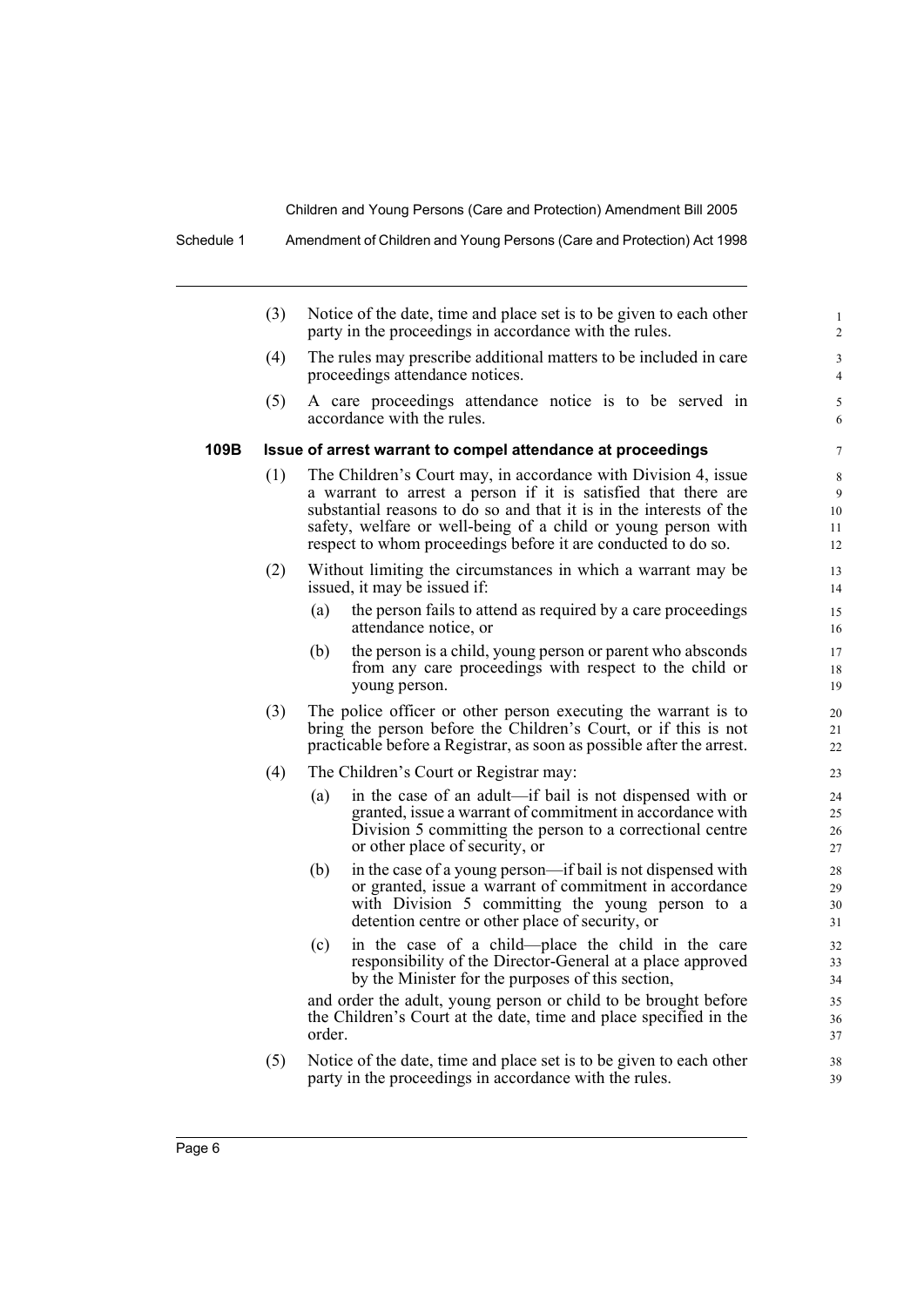Amendment of Children and Young Persons (Care and Protection) Act 1998 Schedule 1

## **Division 3 Subpoenas for attendance of witnesses to give evidence and produce documents**

#### **109C Issue of subpoenas**

- (1) The Children's Court, a Children's Magistrate or a Registrar, if requested to do so by a party to proceedings before it, may, subject to and in accordance with the rules, issue to a person named in the subpoena any of the following subpoenas:
	- (a) a subpoena to give evidence,
	- (b) a subpoena for production,
	- (c) a subpoena both to give evidence and for production.
- (2) A subpoena to give evidence and a subpoena for production may be issued to the same person in the same proceedings.
- (3) A party may require a subpoena for production to be returnable:
	- (a) on any day on which the proceedings are listed before the Children's Court, or any day not more than 21 days before any such day, or
	- (b) with the leave of the Children's Court, on any other day.

#### **109D Time for service of subpoenas**

- (1) A subpoena must be served within a reasonable time and at least 5 days before the last day on which it must be complied with.
- (2) The Children's Court, a Children's Magistrate or a Registrar may, on application by the party concerned, permit a subpoena to be served later than the time permitted by subsection (1). The later time must be endorsed on the subpoena by the Children's Court, Children's Magistrate or Registrar.
- (3) A subpoena may be served by delivering it personally to the person to whom it is addressed or in any other manner prescribed by the rules.

## **109E Conduct money**

A person to whom a subpoena issued at the request of a party is addressed is not required to attend the Children's Court, or to produce any document or thing on any day on which attendance is required, unless an amount sufficient to meet the reasonable expenses of complying with the subpoena in relation to that day is paid or tendered to the person at the time of service of the subpoena or not later than a reasonable time before that day.

1  $\overline{2}$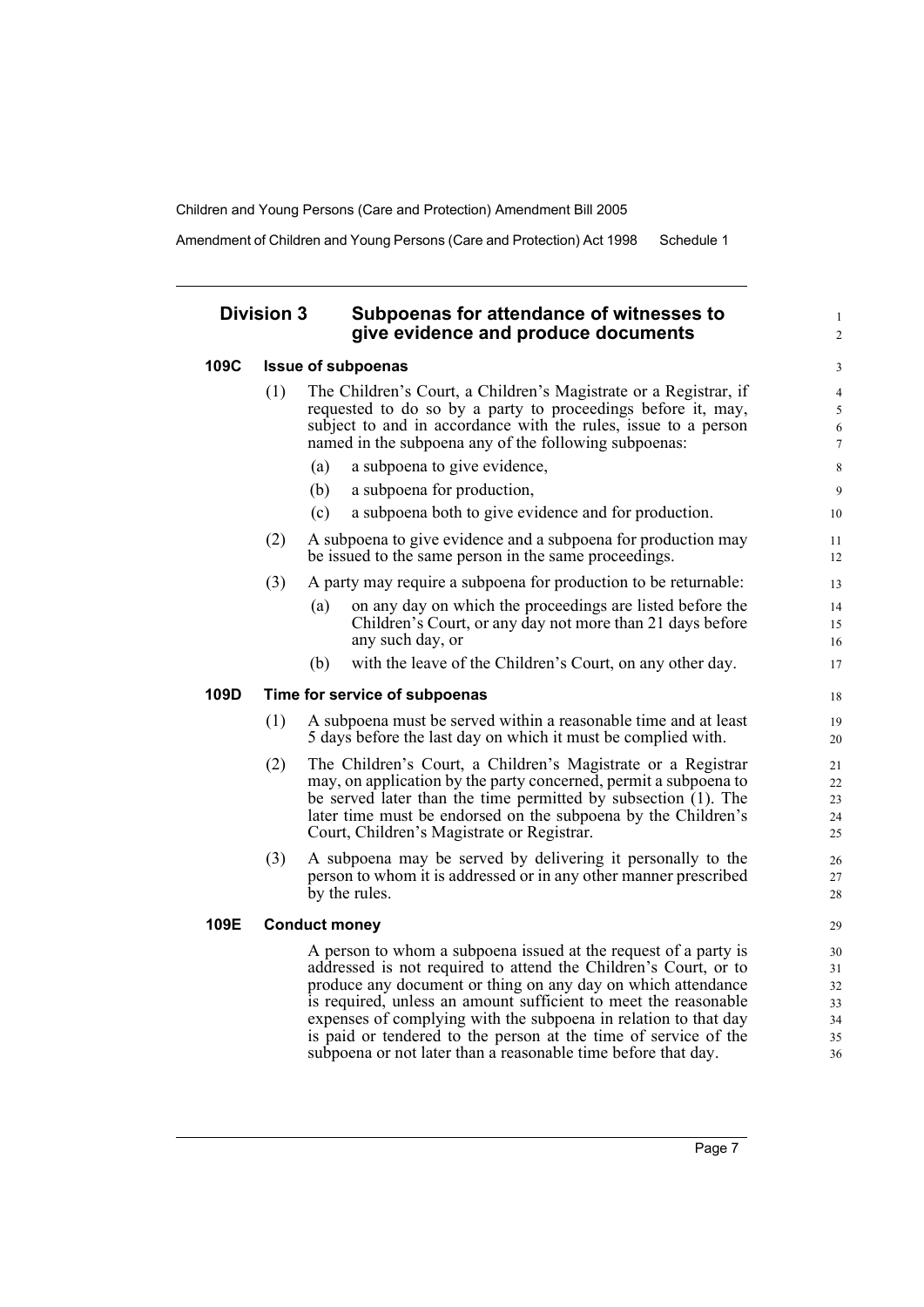Schedule 1 Amendment of Children and Young Persons (Care and Protection) Act 1998

#### **109F Limits on obligations under subpoenas**

The person to whom a subpoena is addressed is not required to produce any document or thing if:

- (a) it is not specified or sufficiently described in the subpoena, or
- (b) the person would not be required to produce the document or thing on a subpoena for production in the Supreme Court.

#### **109G Production by non-party**

- (1) If the person to whom a subpoena for production is addressed is not a party to the proceedings, the subpoena is, unless the Children's Court otherwise orders, to permit the person to produce the document or thing to the Court not later than the day before the first day on which the person's attendance is required, instead of attending and producing the document or thing as required by the subpoena.
- (2) The rules may make provision for or with respect to the production of documents or things produced to the Children's Court under subsection (1), and the return of the document or thing, and any related matters.
- (3) Nothing in this Part affects the operation of Division 1 (Requests to produce documents or call witnesses) of Part 4.6 of Chapter 4 of the *Evidence Act 1995* to the extent (if any) that Division 1 is, under section 93, applicable in proceedings in the Children's Court.

#### **109H Subpoena may be set aside**

- (1) The Children's Court may, on application by the person to whom a subpoena is addressed, set aside the subpoena wholly or in part.
- (2) Notice of an application under this section is to be filed and served as prescribed by the rules on the party on whose request the subpoena was issued.

#### **109I Inspection of subpoenaed documents and things**

- (1) A party may, if the Children's Court so orders:
	- (a) inspect documents or things produced in compliance with a subpoena, and
	- (b) take copies of any documents so inspected.
- (2) Any such order may be made on such terms and conditions as the Children's Court thinks fit.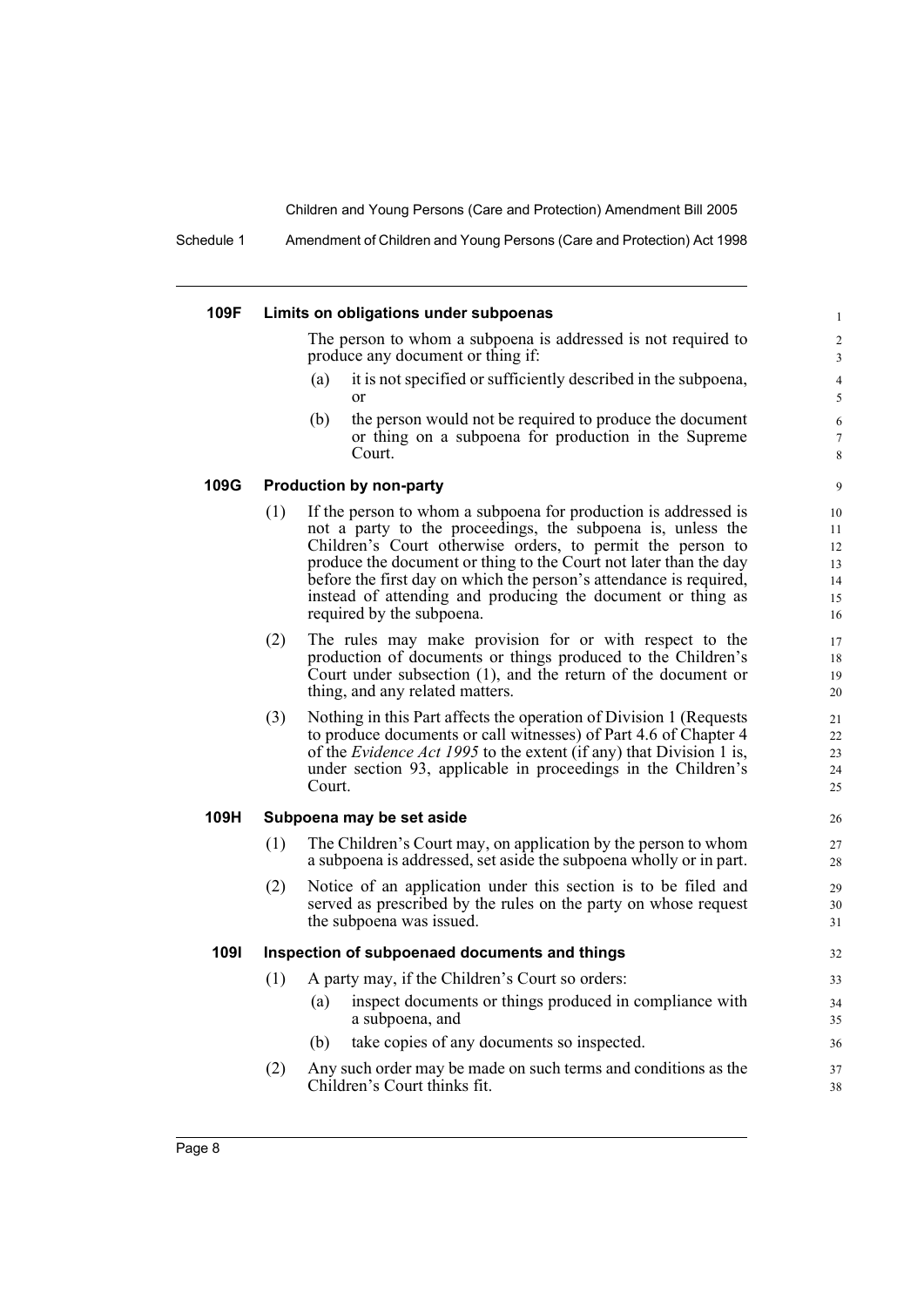Amendment of Children and Young Persons (Care and Protection) Act 1998 Schedule 1

|      | (3) | A Registrar may exercise the function of the Children's Court to<br>make an order under this section with the consent of the parties<br>to the proceeding.                                                                                                       | $\mathbf{1}$<br>$\overline{c}$<br>$\mathfrak{Z}$ |
|------|-----|------------------------------------------------------------------------------------------------------------------------------------------------------------------------------------------------------------------------------------------------------------------|--------------------------------------------------|
|      | (4) | Subsection (3) does not apply if any party, the person to whom<br>the subpoena is addressed or a person claiming privilege in<br>respect of the document has objected to a party inspecting the<br>documents or things produced in compliance with the subpoena. | $\overline{4}$<br>5<br>6<br>$\tau$               |
| 109J |     | Action that may be taken if person does not comply with subpoena                                                                                                                                                                                                 | 8                                                |
|      | (1) | A party who requested a subpoena may apply to the Children's<br>Court for the issue of a warrant in accordance with Division 4 for<br>the arrest of the person to whom the subpoena is addressed if the<br>person has not complied with the subpoena.            | 9<br>10<br>11<br>12                              |
|      | (2) | The Children's Court may issue the warrant if satisfied that:                                                                                                                                                                                                    | 13                                               |
|      |     | the subpoena was issued in accordance with this<br>(a)<br>Division, and                                                                                                                                                                                          | 14<br>15                                         |
|      |     | the person to whom the subpoena is addressed has failed,<br>(b)<br>without reasonable excuse, to comply with the subpoena.                                                                                                                                       | 16<br>17                                         |
|      | (3) | The police officer or other person executing the warrant is to<br>bring the person before the Children's Court, a Children's<br>Magistrate or a Registrar, as soon as possible after the arrest.                                                                 | 18<br>19<br>20                                   |
|      | (4) | The Children's Court, Children's Magistrate or Registrar before<br>whom a person who is a child or young person is brought on<br>arrest on a warrant issued under this section may:                                                                              | 21<br>22<br>23                                   |
|      |     | place the child or young person in the care responsibility<br>(a)<br>of the Director-General at a place approved by the Minister<br>for the purposes of this section, and                                                                                        | 24<br>25<br>26                                   |
|      |     | order the child or young person to be brought before the<br>(b)<br>Children's Court at the date, time and place specified in the<br>order.                                                                                                                       | 27<br>28<br>29                                   |
|      | (5) | The Children's Court, Children's Magistrate or Registrar before<br>whom a person who is an adult is brought on arrest on a warrant<br>issued under this section may:                                                                                             | 30<br>31<br>32                                   |
|      |     | if bail is not dispensed with or granted, issue a warrant<br>(a)<br>under Division 5 committing the person to a correctional<br>centre or other place of security, and                                                                                           | 33<br>34<br>35                                   |
|      |     | (b)<br>order the person to be brought before the Children's Court<br>at the date, time and place specified in the order.                                                                                                                                         | 36<br>37                                         |
|      | (6) | Notice of the date, time and place set is to be given to the party                                                                                                                                                                                               | 38                                               |

who requested the subpoena in accordance with the rules.

39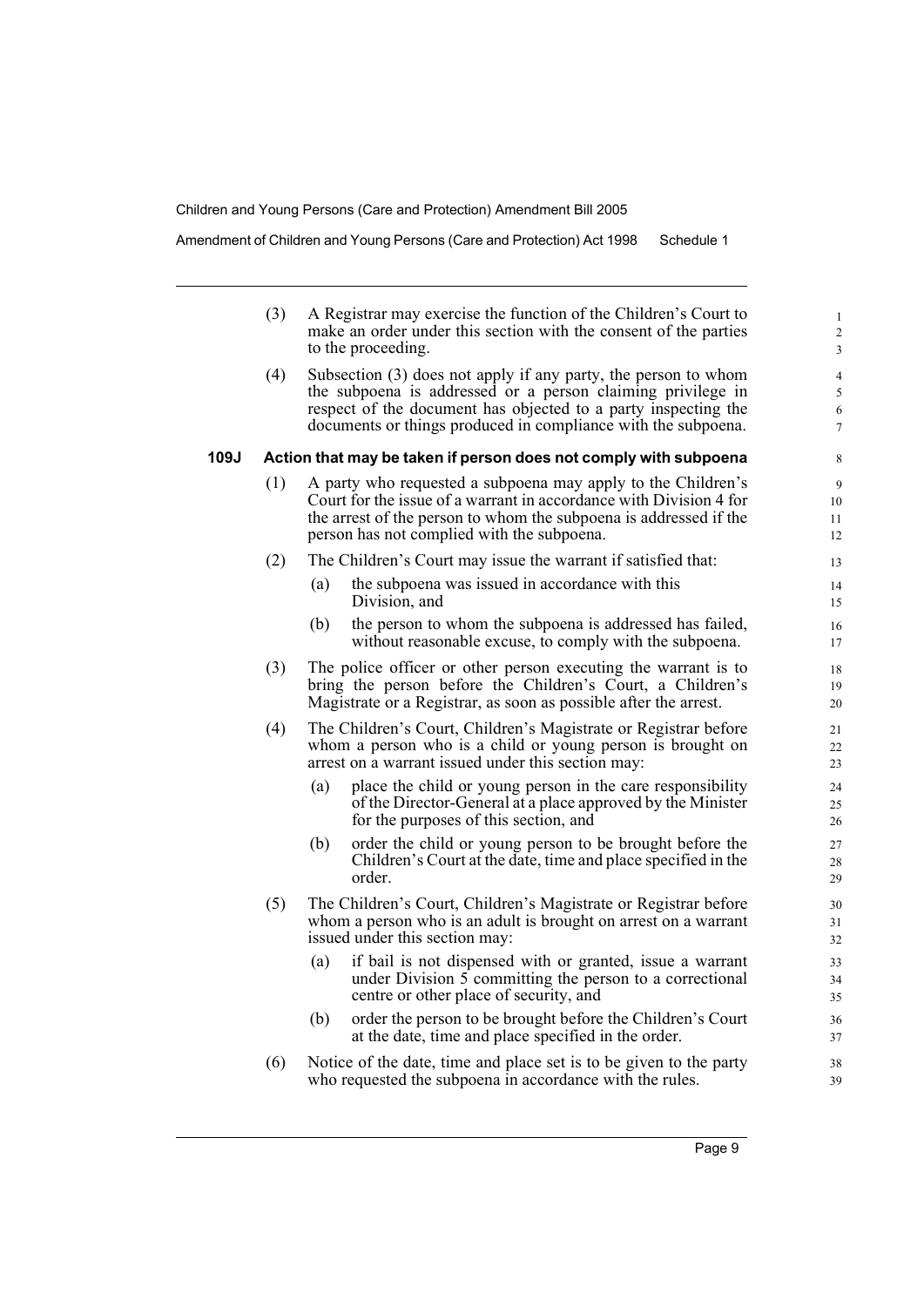Schedule 1 Amendment of Children and Young Persons (Care and Protection) Act 1998

| 109K | Action that may be taken if person refuses to give evidence |                                                                                                                                                                                                                                                                                                                     |                            |  |
|------|-------------------------------------------------------------|---------------------------------------------------------------------------------------------------------------------------------------------------------------------------------------------------------------------------------------------------------------------------------------------------------------------|----------------------------|--|
|      | (1)                                                         | This section applies to a person who:                                                                                                                                                                                                                                                                               | $\overline{2}$             |  |
|      |                                                             | appears before the Children's Court on a subpoena to give<br>(a)<br>evidence, or produce any document or thing, or both, or                                                                                                                                                                                         | 3<br>$\overline{4}$        |  |
|      |                                                             | (b)<br>appears before the Children's Court on bail after being<br>arrested under a warrant after failing to comply:                                                                                                                                                                                                 | 5<br>6                     |  |
|      |                                                             | with a subpoena to give evidence, or produce any<br>(i)<br>document or thing, or both, or                                                                                                                                                                                                                           | $\boldsymbol{7}$<br>8      |  |
|      |                                                             | with a care proceedings attendance notice, or<br>(ii)                                                                                                                                                                                                                                                               | 9                          |  |
|      |                                                             | is brought before the Children's Court under a warrant of<br>(c)<br>commitment after being so arrested.                                                                                                                                                                                                             | 10<br>11                   |  |
|      | (2)                                                         | The Children's Court may order that a warrant be issued for the<br>committal of a person to whom this section applies to a<br>correctional centre, detention centre or other place of security for<br>a period not exceeding 7 days if the person refuses, without<br>offering any just cause or reasonable excuse: | 12<br>13<br>14<br>15<br>16 |  |
|      |                                                             | to be examined on oath, or<br>(a)                                                                                                                                                                                                                                                                                   | 17                         |  |
|      |                                                             | (b)<br>to take an oath, or                                                                                                                                                                                                                                                                                          | 18                         |  |
|      |                                                             | to answer, after having taken an oath, any questions that<br>(c)<br>are put to the person concerning the subject-matter of the<br>proceedings, or                                                                                                                                                                   | 19<br>20<br>21             |  |
|      |                                                             | to produce the document or thing.<br>(d)<br>Note. Division 5 sets out procedures for warrants of commitment<br>generally.                                                                                                                                                                                           | 22<br>23<br>24             |  |
|      | (3)                                                         | However, the person is to be released before the expiration of<br>those 7 days if the person:                                                                                                                                                                                                                       | 25<br>26                   |  |
|      |                                                             | consents to be examined on oath and to answer questions<br>(a)<br>concerning the subject-matter of the proceedings, or                                                                                                                                                                                              | 27<br>28                   |  |
|      |                                                             | produces the document or thing.<br>(b)                                                                                                                                                                                                                                                                              | 29                         |  |
|      | (4)                                                         | This Part applies in relation to a subpoena to the exclusion of<br>section 194 (Witnesses failing to attend proceedings) of the<br>Evidence Act 1995.                                                                                                                                                               | 30<br>31<br>32             |  |
|      | (5)                                                         | In this section, a reference to a person who appears before the<br>Children's Court on bail after being arrested under a warrant after<br>failing to comply with a subpoena includes a reference to a<br>person in respect of whom the requirement for bail has been<br>dispensed with after being so arrested.     | 33<br>34<br>35<br>36<br>37 |  |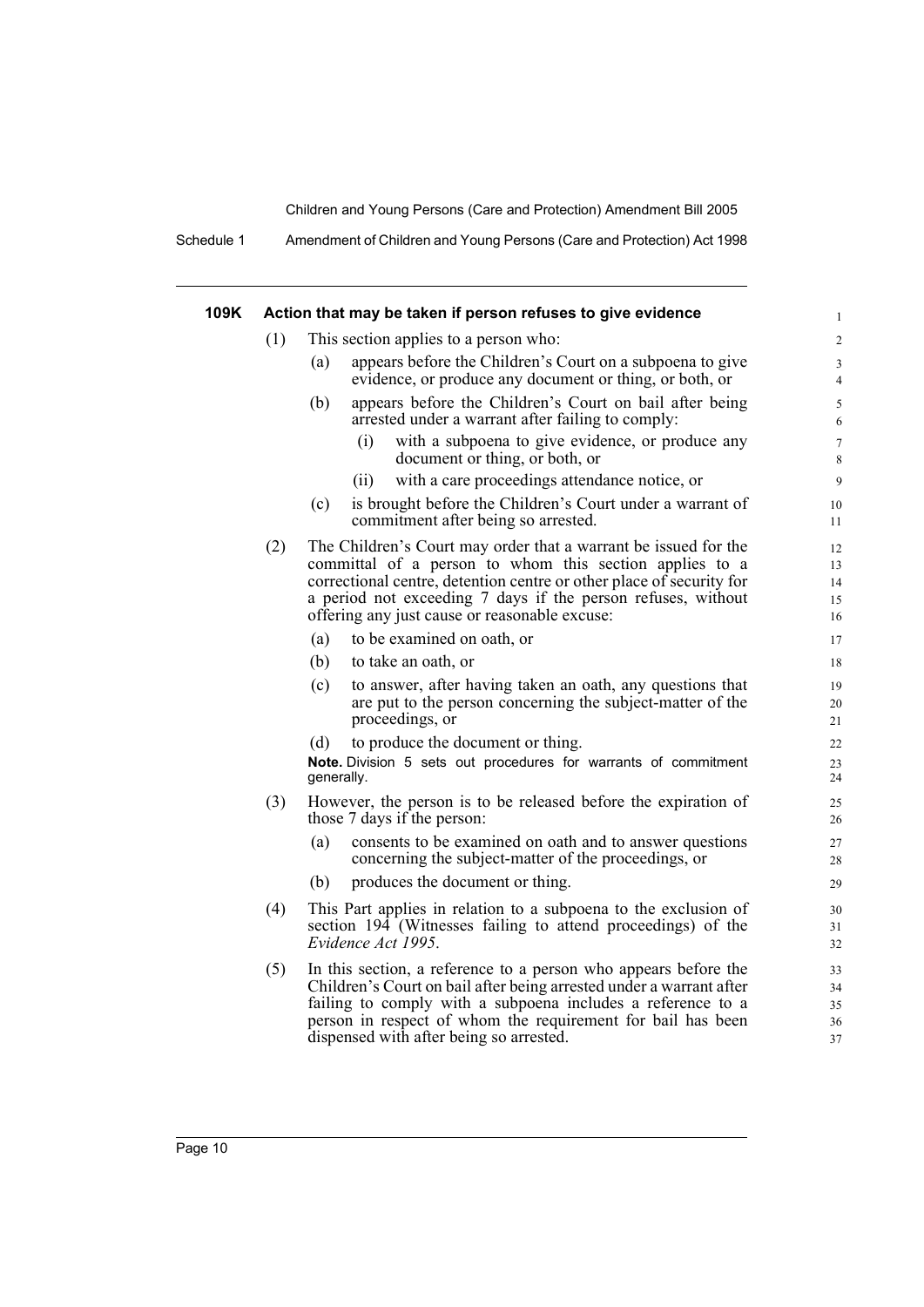Amendment of Children and Young Persons (Care and Protection) Act 1998 Schedule 1

|             | <b>Division 4</b>                  |        | <b>Arrest warrants</b>                                                                                                                                             | $\mathbf{1}$                     |
|-------------|------------------------------------|--------|--------------------------------------------------------------------------------------------------------------------------------------------------------------------|----------------------------------|
| 109L        |                                    |        | When arrest warrants may be issued                                                                                                                                 | 2                                |
|             |                                    | week.  | A warrant to arrest a person may be issued on any day of the                                                                                                       | $\mathfrak{Z}$<br>$\overline{4}$ |
| 109M        |                                    |        | Form of arrest warrant                                                                                                                                             | 5                                |
|             | (1)                                | rules. | A warrant to arrest a person must be in the form prescribed by the                                                                                                 | 6<br>$\overline{7}$              |
|             | (2)                                |        | Without limiting subsection (1), the warrant must be directed to<br>a person permitted by section 1090 to execute the warrant and<br>must do the following things: | $\,$ 8 $\,$<br>9<br>10           |
|             |                                    | (a)    | name or describe the person to be arrested,                                                                                                                        | 11                               |
|             |                                    | (b)    | briefly state the reason for the arrest,                                                                                                                           | 12                               |
|             |                                    | (c)    | order that the person be arrested and brought before the                                                                                                           | 13                               |
|             |                                    |        | Children's Court to be dealt with according to law or to<br>give evidence or produce documents or things, as                                                       | 14<br>15                         |
|             |                                    |        | appropriate.                                                                                                                                                       | 16                               |
|             | (3)                                |        | A warrant to arrest a person must be signed by the person issuing<br>it and sealed with the seal of the Children's Court.                                          | 17<br>18                         |
| <b>109N</b> | <b>Duration of arrest warrants</b> |        |                                                                                                                                                                    |                                  |
|             | (1)                                |        | A warrant to arrest a person must be returnable at a stated date,<br>time and place.                                                                               | 20<br>21                         |
|             | (2)                                |        | The warrant to arrest a person may be returned and cancelled, and                                                                                                  | 22                               |
|             |                                    |        | a further warrant may be obtained, if the person is not arrested<br>before the warrant must be returned.                                                           | 23<br>24                         |
| 1090        |                                    |        | Persons who may execute arrest warrant                                                                                                                             | 25                               |
|             | (1)                                |        | A warrant to arrest a person must be directed to:                                                                                                                  | 26                               |
|             |                                    | (a)    | a named police officer, or                                                                                                                                         | 27                               |
|             |                                    | (b)    | a person authorised by law to execute a warrant to arrest, or                                                                                                      | 28                               |
|             |                                    | (c)    | the senior police officer of the area where the court is<br>located, or                                                                                            | 29<br>30                         |
|             |                                    | (d)    | the senior police officer and all other police officers, or                                                                                                        | 31                               |
|             |                                    | (e)    | generally all police officers.                                                                                                                                     | 32                               |
|             | (2)                                |        | A warrant to arrest a person may be executed by arresting the<br>person at any place in New South Wales.                                                           | 33<br>34                         |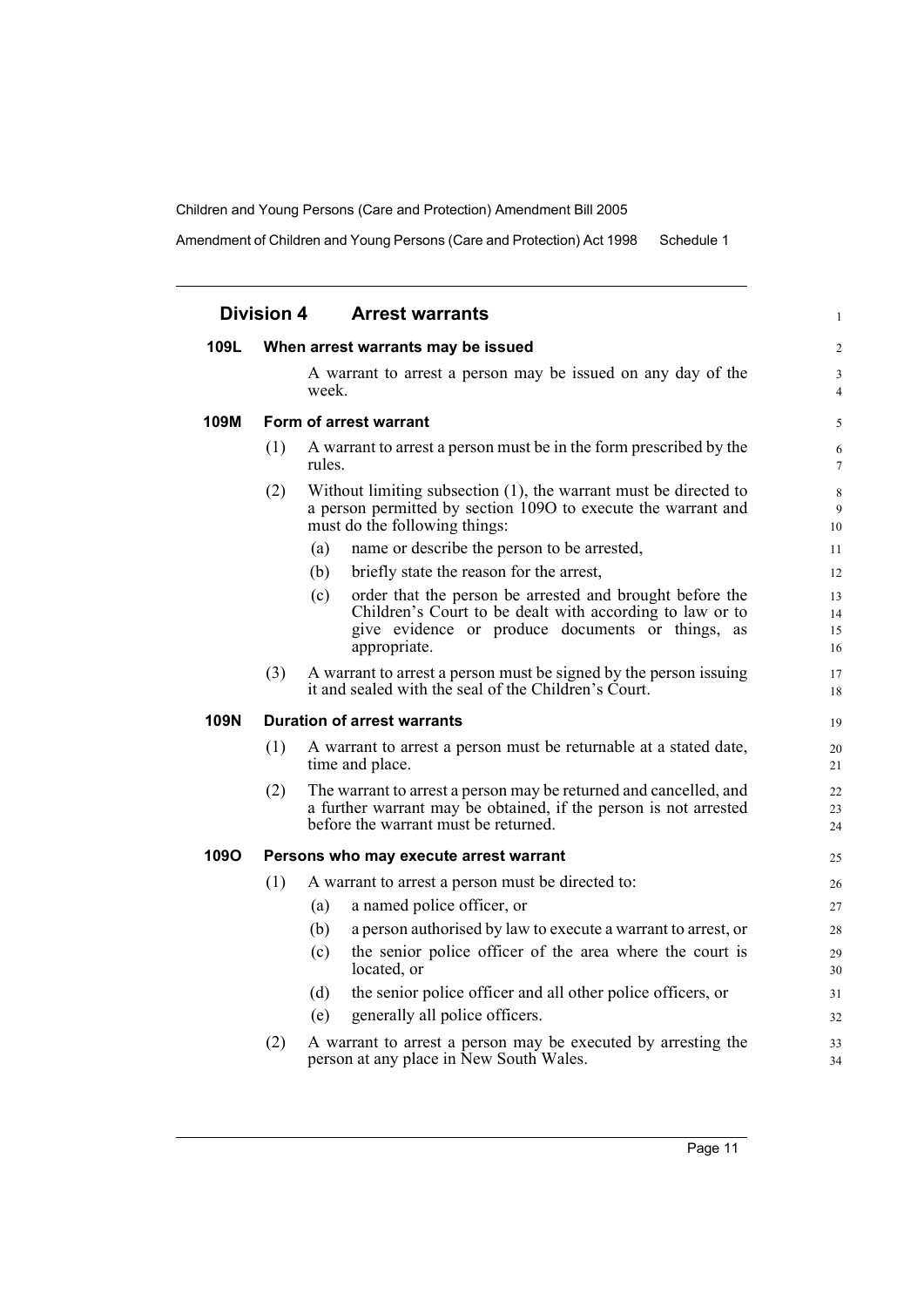37

Schedule 1 Amendment of Children and Young Persons (Care and Protection) Act 1998

| 109P        |                   | <b>Procedure after arrest</b>                                                                                                                                                                                                                                                                 | $\mathbf{1}$                          |
|-------------|-------------------|-----------------------------------------------------------------------------------------------------------------------------------------------------------------------------------------------------------------------------------------------------------------------------------------------|---------------------------------------|
|             |                   | A person who is arrested under a warrant must be brought before<br>the Children's Court, a Children's Magistrate or a Registrar as<br>soon as practicable.                                                                                                                                    | $\overline{c}$<br>3<br>$\overline{4}$ |
| 109Q        |                   | <b>Revocation of warrants</b>                                                                                                                                                                                                                                                                 | 5                                     |
|             | (1)               | Any party to proceedings before the Children's Court may apply<br>to the Court to revoke a warrant for the arrest of a person issued<br>by the Court in relation to the proceedings.                                                                                                          | 6<br>$\tau$<br>8                      |
|             | (2)               | The Children's Court may, on the application of a person under<br>subsection (1) or on its own motion, revoke any warrant to arrest<br>a person issued by it if the Children's Court considers it to be<br>appropriate to do so.                                                              | 9<br>10<br>11<br>12                   |
|             | <b>Division 5</b> | <b>Warrants of commitment</b>                                                                                                                                                                                                                                                                 | 13                                    |
| 109R        |                   | Form of warrants of commitment                                                                                                                                                                                                                                                                | 14                                    |
|             | (1)               | A warrant to commit a person must be in the form prescribed by<br>the rules.                                                                                                                                                                                                                  | 15<br>16                              |
|             | (2)               | Without limiting subsection (1), the warrant must be directed to<br>a police officer and must do the following things:                                                                                                                                                                        | 17<br>18                              |
|             |                   | (a)<br>name or describe the person to be committed,                                                                                                                                                                                                                                           | 19                                    |
|             |                   | direct and authorise the police officer to take and safely<br>(b)<br>convey the named person to a correctional centre,<br>detention centre or other place of security,                                                                                                                        | 20<br>21<br>22                        |
|             |                   | direct the police officer to deliver the named person to the<br>(c)<br>officer in charge of the place,                                                                                                                                                                                        | 23<br>24                              |
|             |                   | direct and authorise the officer in charge of the place to<br>(d)<br>receive the named person in custody and to keep the named<br>person in custody for the period specified, or in the<br>circumstances specified, or until the named person is<br>otherwise lawfully released from custody. | 25<br>26<br>27<br>28<br>29            |
|             |                   | Note. A warrant of commitment must not require a person to be kept in<br>custody for more than 7 days—see section 109K (2).                                                                                                                                                                   | 30<br>31                              |
| <b>109S</b> |                   | Procedure for taking person to correctional centre, detention<br>centre or other place of security                                                                                                                                                                                            | 32<br>33                              |
|             | (1)               | The police officer to whom a warrant of commitment is issued<br>must take the named person to the correctional centre, detention<br>centre or other place of security specified in the warrant and                                                                                            | 34<br>35<br>36                        |

deliver the named person to the person in charge of the place.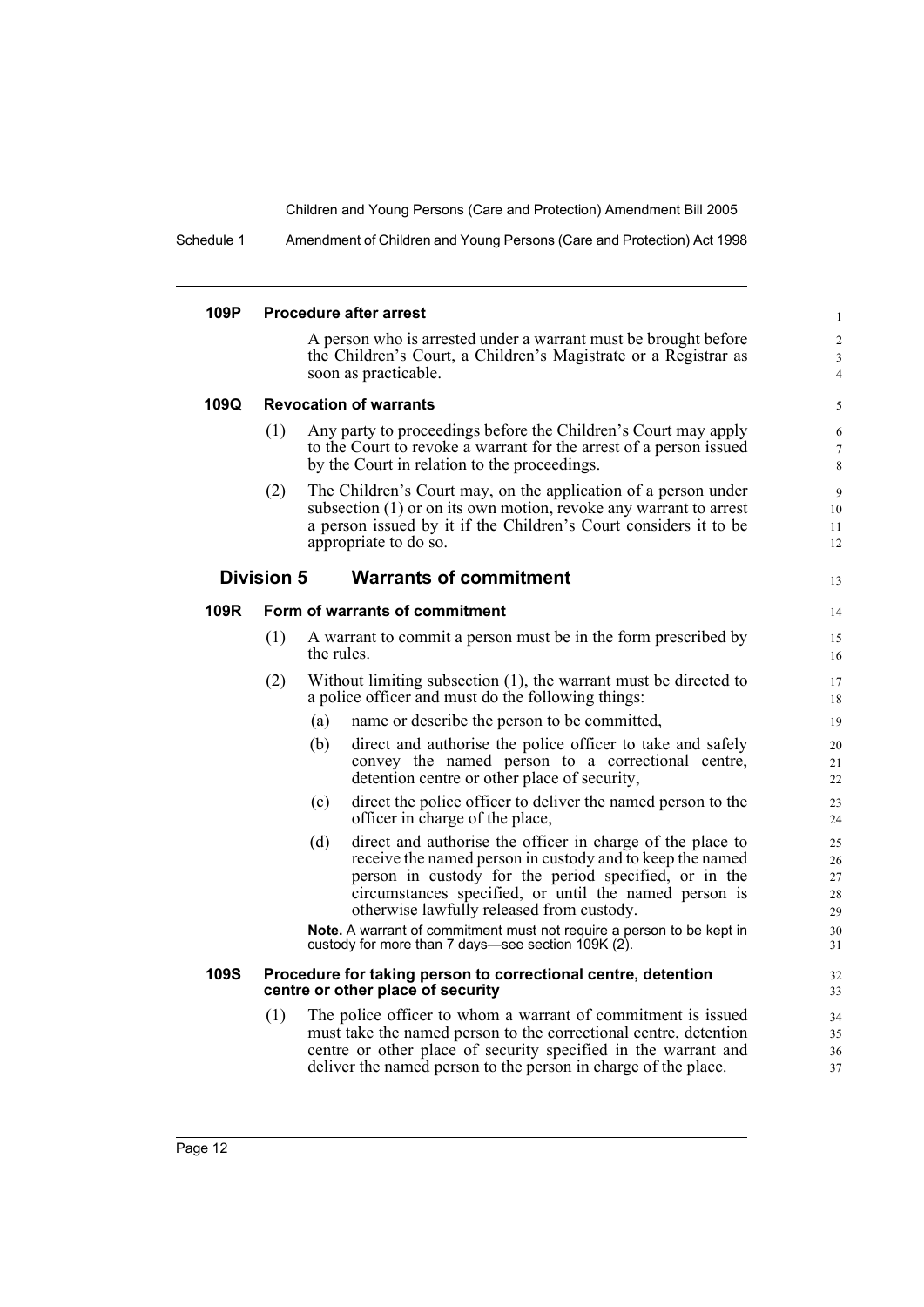Amendment of Children and Young Persons (Care and Protection) Act 1998 Schedule 1

(2) The police officer must obtain a receipt for the delivery of the named person setting out the condition of the named person when delivered into the custody of the person in charge.

#### **109T Defects in warrants of commitment**

A warrant of commitment may not be held void because of any defect in the warrant if the warrant states that:

- (a) the person has been ordered to do any act or thing required to be done, and
- (b) there is a good and valid order to sustain the warrant.

## **Division 6 Bail**

## **109U Application of Bail Act 1978**

- (1) The *Bail Act 1978* (other than Part 6) applies to a person who is brought before the Children's Court, a Children's Magistrate or a Registrar after being arrested on a warrant issued under this Part in relation to proceedings before the Children's Court in the same way as it applies to an accused person, and for that purpose, bail may be granted to the person with respect to the period between the person's being brought before the Children's Court, a Children's Magistrate or a Registrar and his or her attendance at those proceedings.
- (2) For the purposes of subsection (1):
	- (a) the Children's Court, a Children's Magistrate and a Registrar may grant bail in accordance with the *Bail Act 1978* to a person who is brought before the Court, Children's Magistrate or Registrar, and
	- (b) a reference in Part 4 (other than section 22A and Divisions 3–7), 5 or 7 of the *Bail Act 1978* to a court is to be read as a reference to the Children's Court, and
	- (c) a reference to an authorised justice includes a reference to a Registrar.
- (3) A power to issue a warrant of commitment under this Part is subject to the provisions of the *Bail Act 1978*, as applied by this section.
- (4) Without limiting section 9, in taking any action or making any decision under the *Bail Act 1978* as applied by this section concerning a particular child or young person, the safety, welfare and well-being of the child or young person must be the paramount consideration.

10

11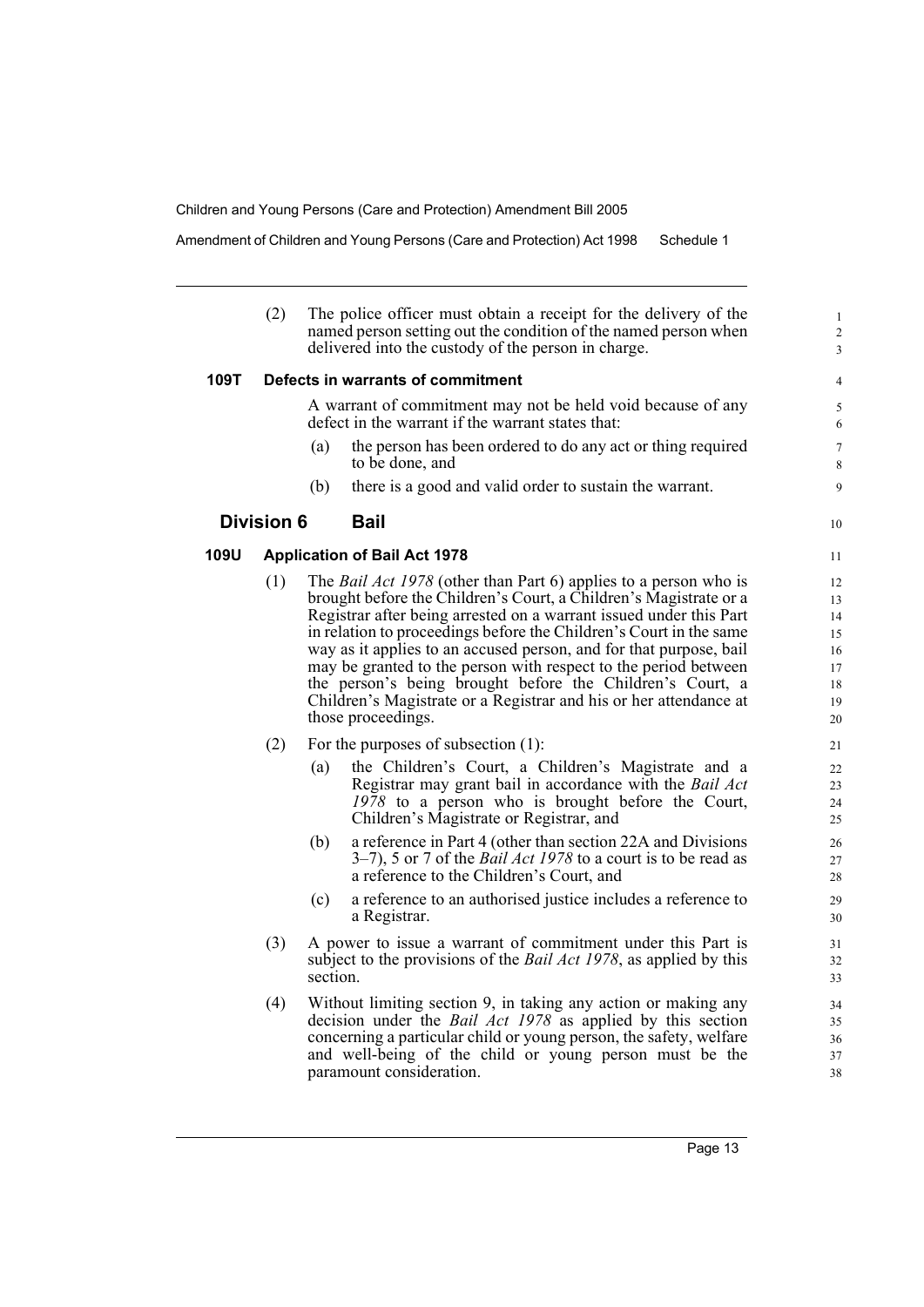Schedule 1 Amendment of Children and Young Persons (Care and Protection) Act 1998

#### **109V Review of bail decisions**

- (1) The District Court may review any decision made by the Children's Court or a Children's Magistrate in relation to bail under this Division.
- (2) The Children's Court may review any decision made by a Registrar in relation to bail under this Division.
- (3) The power to review a decision under this section:
	- (a) may be exercised only at the request of the child, young person, parent or other person held in custody or the Director-General, and

- (b) includes the power to affirm or vary the decision or to substitute another decision.
- (4) A decision as varied or substituted must be in conformity with the *Bail Act 1978* as applied by section 109U.
- (5) The review of a decision is to be by way of rehearing, and evidence or information in addition to, or in substitution for, the evidence or information obtained on the making of the decision may be given or obtained on the review.
- (6) If, on review of a decision under this Division, the Children's Court or District Court varies the decision or substitutes another decision, section 38 of the *Bail Act 1978* applies to and in relation to the decision as varied or substituted as if originally made by the court.
- (7) If, on review of a decision under this Division, bail for a parent or other person in custody is revoked, the Children's Court or other reviewing body may:
	- (a) if the person is an adult—issue a warrant in accordance with Division 5 committing the person to a correctional centre or other place of security, or
	- (b) if the person is a child or young person—issue a warrant in accordance with Division 5 committing the person to a detention centre,

and order the person to be brought before the Children's Court at the date, time and place specified in the warrant.

- (8) The Children's Court or other reviewing body may refuse a request to review a decision under this Division if it is satisfied that the request is frivolous or vexatious.
- (9) The regulations may make provision for or with requests for reviews, and reviews, under this Division.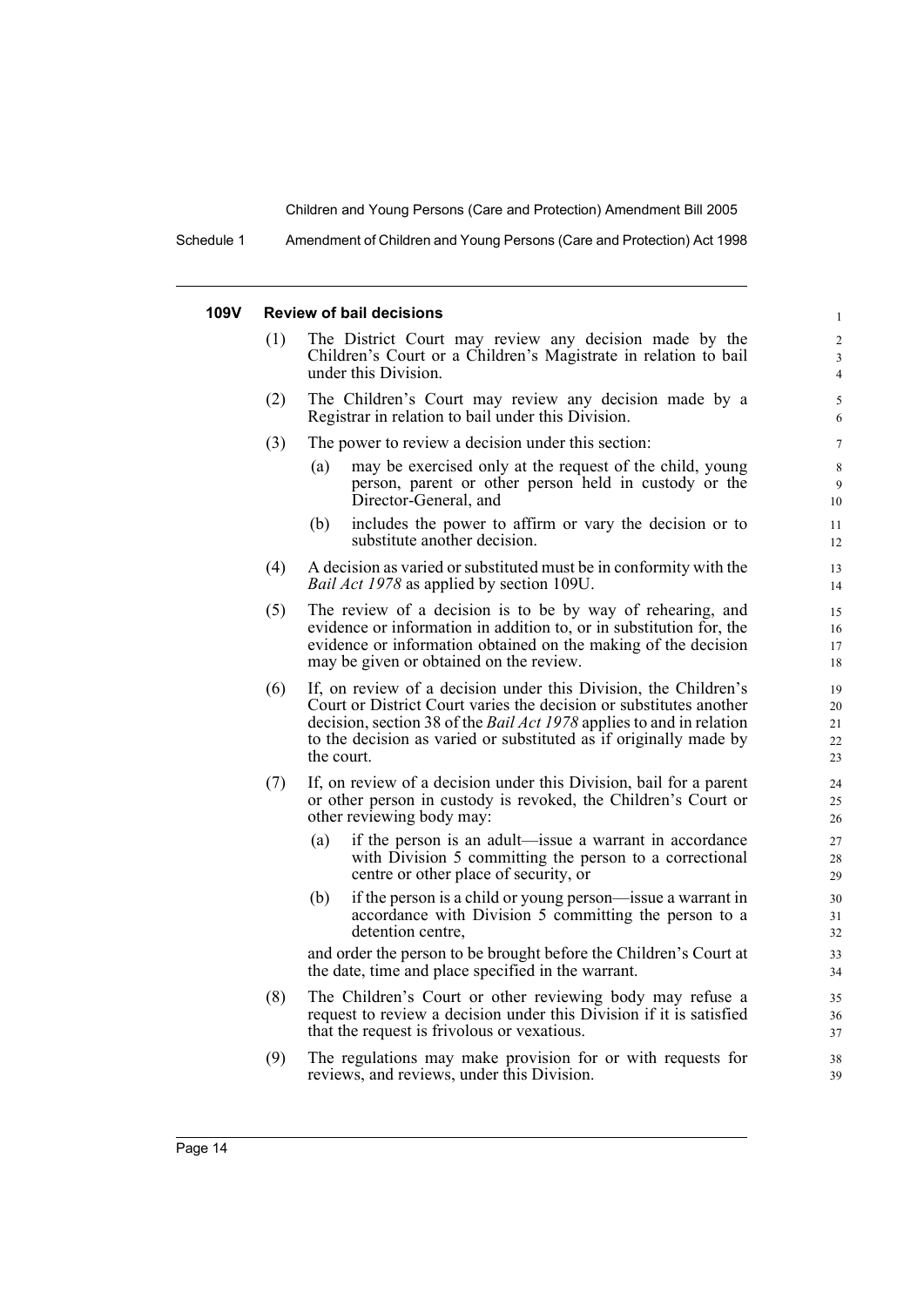Amendment of Children and Young Persons (Care and Protection) Act 1998 Schedule 1

| (10) | Nothing in this section limits the rights of a person held in      |
|------|--------------------------------------------------------------------|
|      | custody under this Part to apply for bail, and the person may so   |
|      | apply for bail even if the power to review a decision already made |
|      | in relation to bail to the person has not been, or has not been    |
|      | sought to be, exercised under this section.                        |
|      |                                                                    |

## **Division 7 General**

**109W Warrants**

7

6

| (1) | A printed representation of a seal or signature on a warrant issued<br>under this Part is sufficient to comply with a requirement under<br>this Act that a warrant be sealed or signed. |  |
|-----|-----------------------------------------------------------------------------------------------------------------------------------------------------------------------------------------|--|
| (2) | A convole werent issued under this Act (being a converseduced                                                                                                                           |  |

(2) A copy of a warrant issued under this Act (being a copy produced by means of a photographic or electronic process or facsimile transmission):

(a) is as valid and effectual as the original warrant, and

(b) confers the same functions as the original warrant.

#### **109X Rules relating to subpoenas**

Without limiting section 23 of the *Children's Court Act 1987*, rules may be made for or with respect to the following matters:

- (a) the form of subpoenas,
- (b) the production and inspection of documents or things in accordance with subpoenas and the return or destruction of such documents or things,
- (c) the return of subpoenas to parties,
- (d) conduct money,
- (e) hearing of objections to subpoenas,
- (f) allowances for witnesses.

## **[9] Section 149AA**

Insert after section 149:

#### **149AA Care plan and other relevant information to be presented before order made under section 149**

- (1) The authorised carer applying for an order under section 149 awarding sole parental responsibility to the carer must present the following to the Children's Court before the order is made:
	- (a) a care plan prepared, in accordance with this section, by the authorised carer or the principal officer of the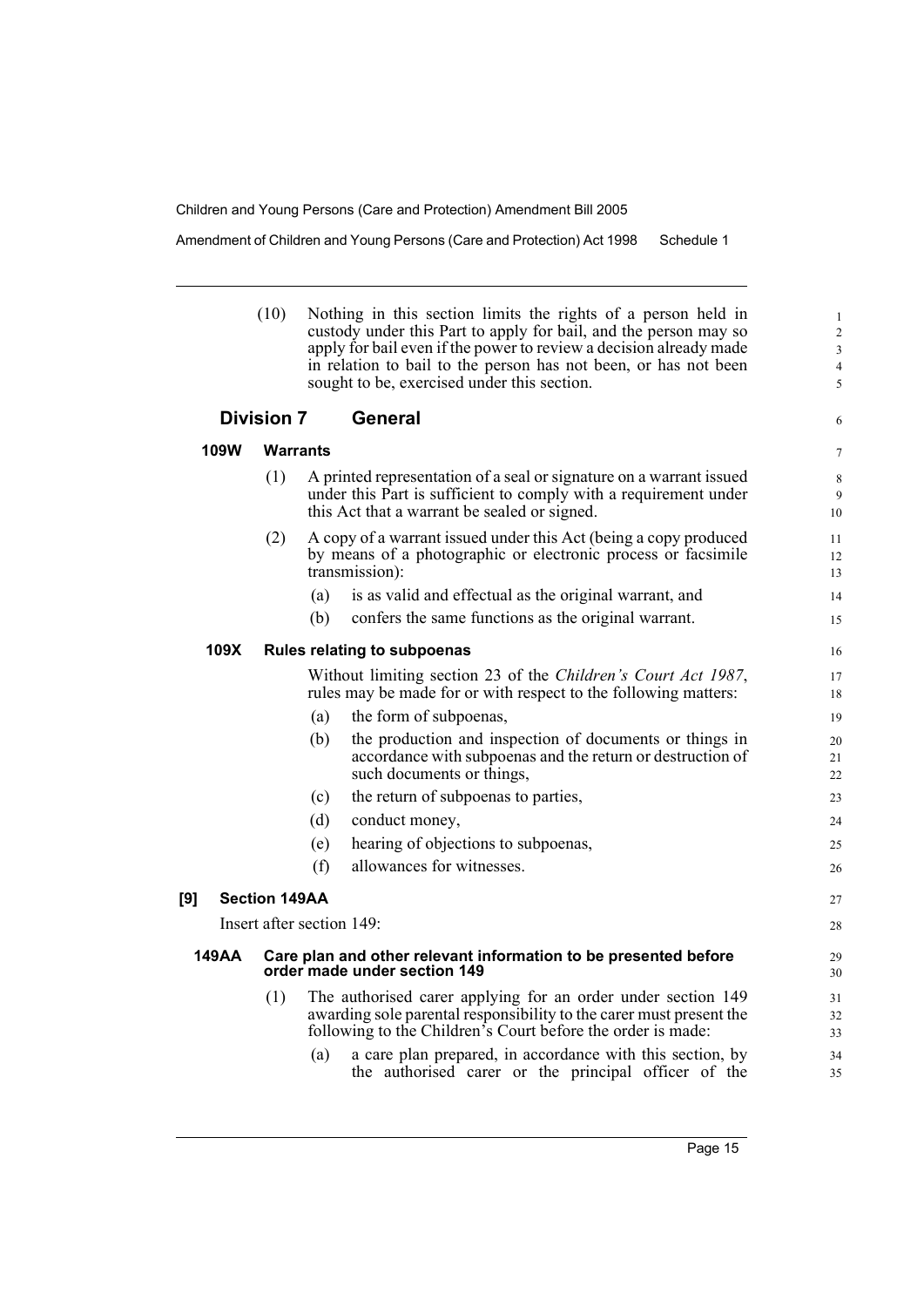Schedule 1 Amendment of Children and Young Persons (Care and Protection) Act 1998

designated agency that supervised the placement of the child or young person with the authorised carer, (b) a copy of any report on the health, educational or social well-being of the child or young person that is available to the authorised carer and that is relevant to the care plan. (2) Without limiting the information that must be contained in a care plan, it must contain information about the following: (a) the residence of the child or young person, (b) if the Children's Court has made any contact order under section 86 in relation to contact of the child or young person with his or her parents, relatives, friends or other persons—the arrangements for contact, (c) the education and training of the child or young person, (d) the religious upbringing of the child or young person, (e) the health care of the child or young person, (f) the resources required to provide any services that need to be provided to the child or young person and the availability of those resources, (g) any views the child or young person has expressed about any aspect of the care plan. (3) The care plan is to be made as far as possible with the agreement of the parents of the child or young person concerned. (4) The care plan is only enforceable to the extent to which its provisions are embodied in or approved by orders of the Children's Court. (5) Other requirements and the form of a care plan under this section may be prescribed by the regulations. **[10] Section 175 Special medical treatment** Omit paragraph (b) of the definition of *special medical treatment* in section 175 (5). Insert instead: (b) any medical treatment for the purpose of contraception or menstrual regulation declared by the regulations to be a special medical treatment for the purposes of this section, or **[11] Section 176 Special medical examinations**  Omit the section. 1  $\overline{\phantom{a}}$ 3 4 5 6 7 8 9 10 11 12 13 14 15 16 17 18 19 20 21  $22$ 23  $24$  $25$ 26 27 28 29 30 31 32 33 34 35 36 37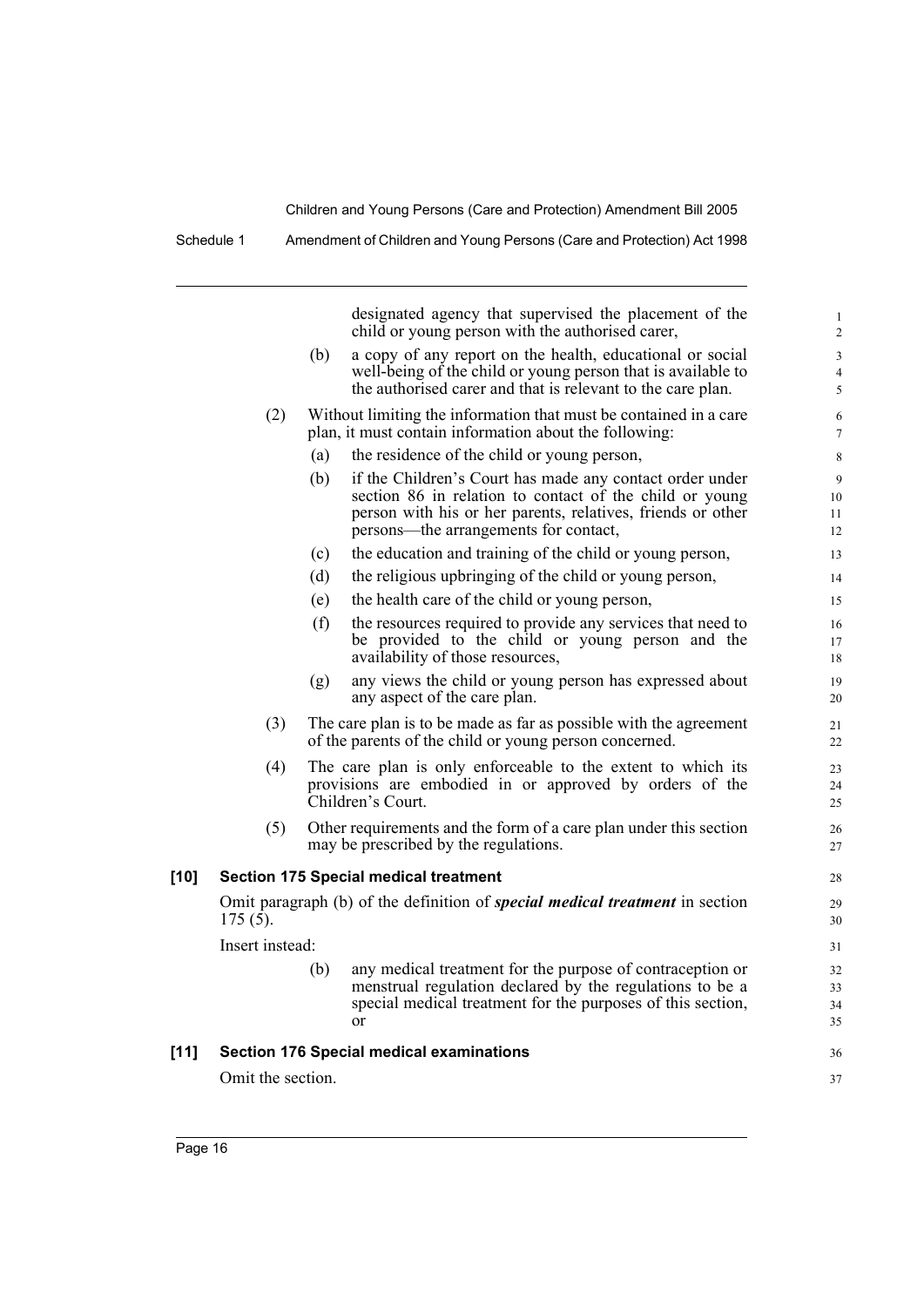Amendment of Children and Young Persons (Care and Protection) Act 1998 Schedule 1

| $[12]$ |                                                                                                             | <b>Section 218A</b>                                                     |       |                                                                                                                                                                                                                                                                                                      |  |
|--------|-------------------------------------------------------------------------------------------------------------|-------------------------------------------------------------------------|-------|------------------------------------------------------------------------------------------------------------------------------------------------------------------------------------------------------------------------------------------------------------------------------------------------------|--|
|        | Insert after section 218:                                                                                   |                                                                         |       |                                                                                                                                                                                                                                                                                                      |  |
|        | 218A                                                                                                        | Application of State Records Act 1998 to certain children's<br>services |       |                                                                                                                                                                                                                                                                                                      |  |
|        |                                                                                                             | (1)                                                                     |       | The <i>State Records Act 1998</i> does not apply to an excluded<br>children's service and such a service is not a public office for the<br>purposes of that Act.                                                                                                                                     |  |
|        |                                                                                                             | (2)                                                                     | than: | In this section:<br><i>excluded children's service</i> means a person or body providing a<br>children's service to the community, being a person or body other                                                                                                                                       |  |
|        |                                                                                                             |                                                                         | (a)   | a department, office, commission, board, corporation,<br>agency, service or instrumentality exercising any function<br>of any branch of the Government of the State, or                                                                                                                              |  |
|        |                                                                                                             |                                                                         | (b)   | a council or county council under the <i>Local Government</i><br>Act 1993.                                                                                                                                                                                                                           |  |
| $[13]$ | <b>Section 220 Regulations</b>                                                                              |                                                                         |       |                                                                                                                                                                                                                                                                                                      |  |
|        | Insert after section 220 (p):                                                                               |                                                                         |       |                                                                                                                                                                                                                                                                                                      |  |
|        | Centre based children's services                                                                            |                                                                         |       |                                                                                                                                                                                                                                                                                                      |  |
|        |                                                                                                             |                                                                         | (q)   | exempting specified centre based children's services, or<br>centre based children's services of a specified class, from<br>the requirement that they be licensed, and regulating the<br>services so exempted (including, without limitation,<br>establishing standards to be met by those services). |  |
| $[14]$ | Section 233 Power of search for and removal of children and young<br>persons in need of care and protection |                                                                         |       |                                                                                                                                                                                                                                                                                                      |  |
|        | Omit "in need of care and protection" from section 233 (1) (a).                                             |                                                                         |       |                                                                                                                                                                                                                                                                                                      |  |
|        | Insert instead "at risk of serious harm".                                                                   |                                                                         |       |                                                                                                                                                                                                                                                                                                      |  |
| $[15]$ | Section 233 (2) (a)                                                                                         |                                                                         |       |                                                                                                                                                                                                                                                                                                      |  |
|        | Omit "at immediate risk of serious harm".                                                                   |                                                                         |       |                                                                                                                                                                                                                                                                                                      |  |
|        |                                                                                                             |                                                                         |       | Insert instead "at risk of serious harm".                                                                                                                                                                                                                                                            |  |
| $[16]$ | <b>Section 233 (4)</b>                                                                                      |                                                                         |       |                                                                                                                                                                                                                                                                                                      |  |
|        |                                                                                                             | Omit "It".                                                              |       |                                                                                                                                                                                                                                                                                                      |  |
|        |                                                                                                             |                                                                         |       | Insert instead "An application for a warrant or warrant may specify one or<br>more addresses or other descriptions of premises. However, it".                                                                                                                                                        |  |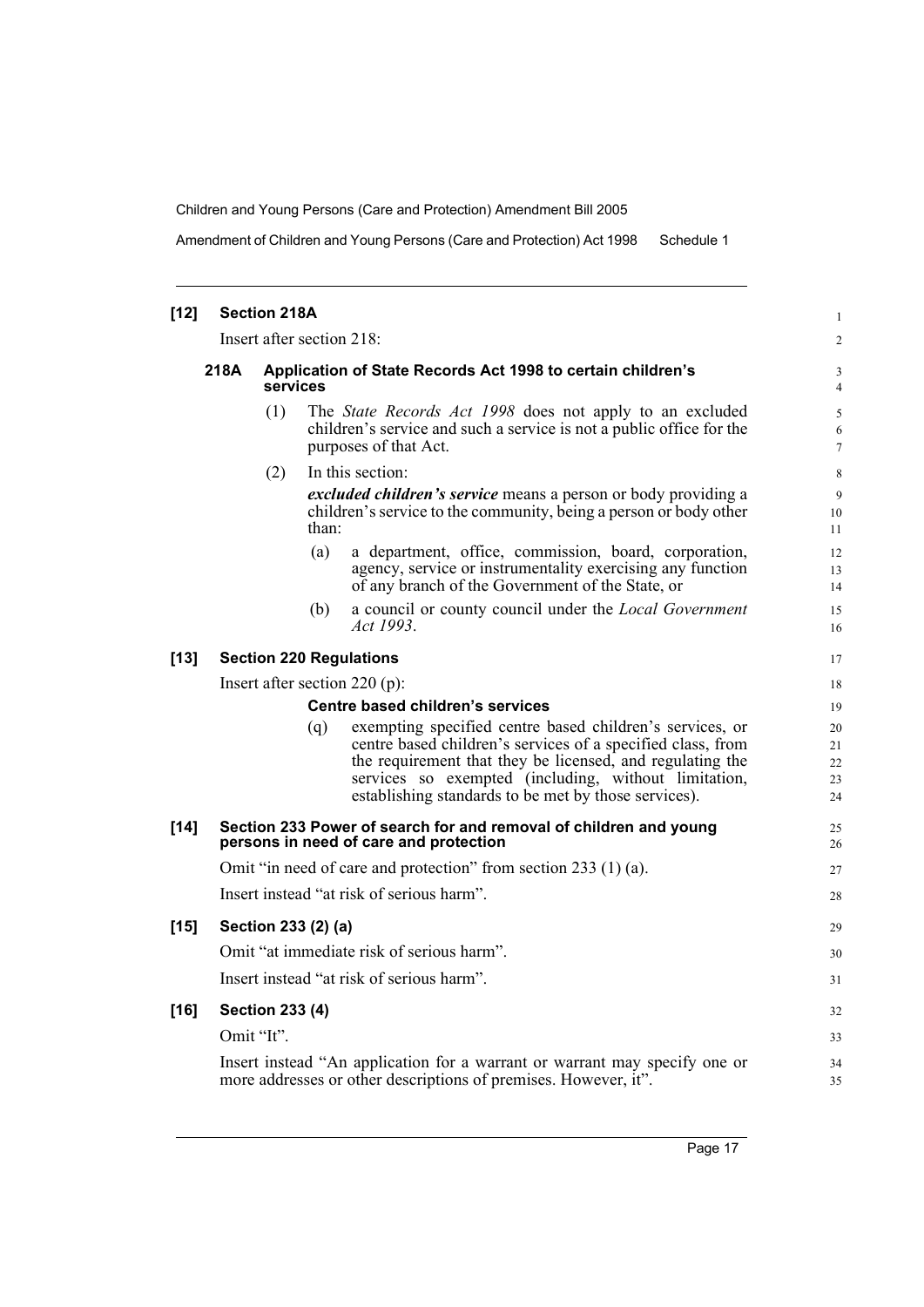Schedule 1 Amendment of Children and Young Persons (Care and Protection) Act 1998

#### **[17] Section 264 Regulations**

Insert after section 264 (2):

(3) The regulations may apply, adopt or incorporate, wholly or in part and with or without modifications, any standard, rule, code, specification or other document prescribed or published by any person or body (whether of New South Wales or elsewhere) and as in force at a particular time or from time to time.

#### **[18] Schedule 3 Savings, transitional and other provisions**

Insert at the end of clause 1 (1):

*Children and Young Persons (Care and Protection) Amendment Act 2005*

#### **[19] Schedule 3**

Insert after clause 1:

#### **2 Provision consequent on enactment of Children and Young Persons (Care and Protection) Amendment Act 2005**

Section 233, as in force immediately before the commencement of this clause, continues to apply to and in respect of a search warrant applied for under that section as in force before that commencement.